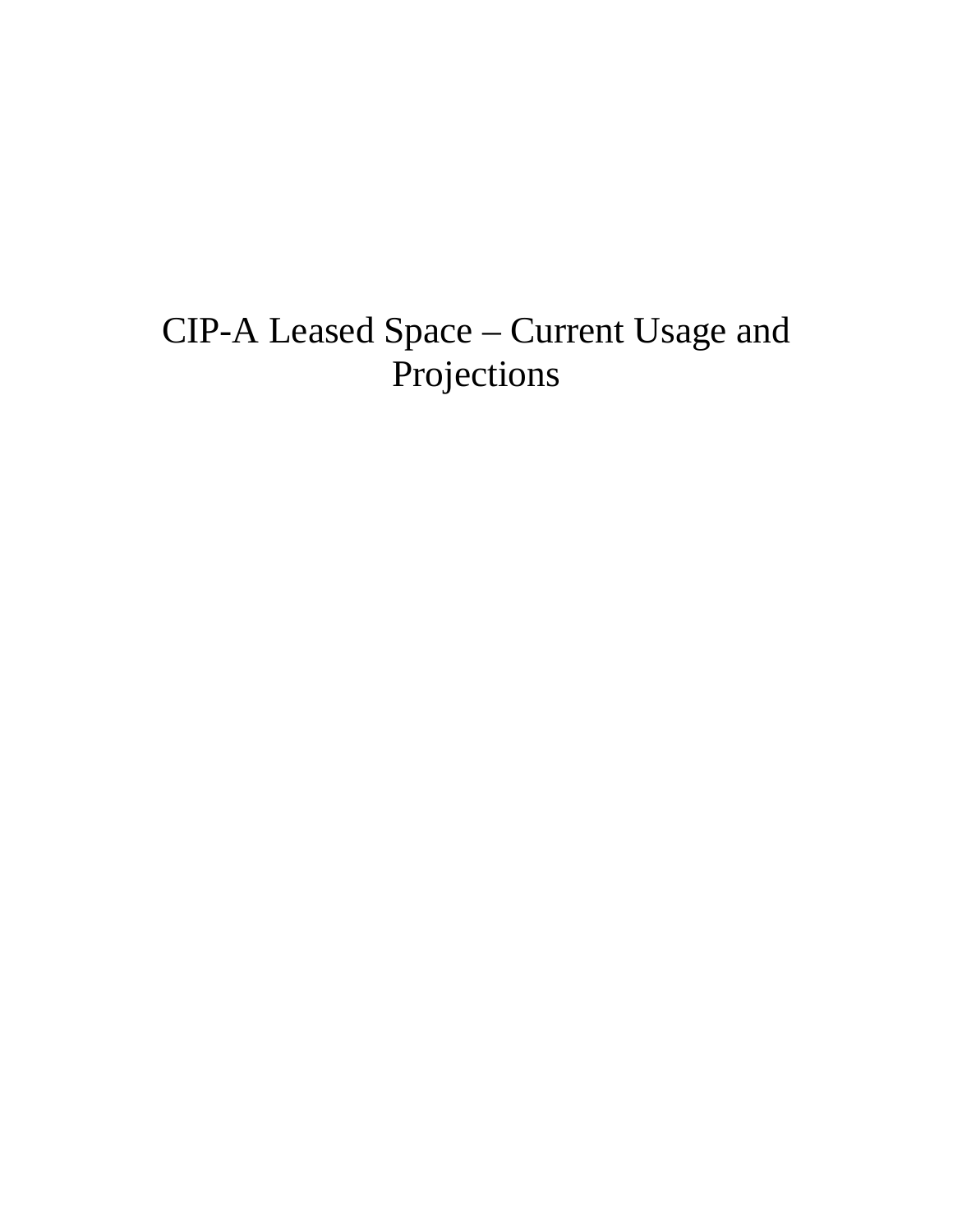| Agency:                       | Department of Financial Services                              |        |                            |                           |                                                |            |                            |
|-------------------------------|---------------------------------------------------------------|--------|----------------------------|---------------------------|------------------------------------------------|------------|----------------------------|
| Service:                      | Executive Direction and Support Services - 43010100           |        |                            |                           |                                                |            |                            |
|                               | LRPP NARRATIVE PAGES DESCRIBING SERVICE-LEVEL LEASE OPTIONS   |        |                            |                           |                                                |            |                            |
|                               | <b>Currently Occupied Space</b><br>(square feet)              |        |                            |                           | <b>Projected Leased Space</b><br>(square feet) |            |                            |
| <b>STATE-</b><br><b>OWNED</b> | PRIVATELY-<br><b>OWNED</b>                                    | OTHER* | FY 2013-14                 | FY 2014-15                | FY 2015-16                                     | FY 2016-17 | FY 2017-18                 |
| 59419.9                       | 5536                                                          |        | 64955.9                    | 64955.9                   | 64955.9                                        | 64955.9    | 64955.9                    |
|                               | % of Total<br><b>Leased Space</b><br>Privately-Owned<br>8.52% |        |                            |                           |                                                |            |                            |
|                               |                                                               |        |                            |                           |                                                |            |                            |
|                               | <b>Annual Costs</b>                                           |        |                            |                           | <b>Projected Leased Space</b>                  |            |                            |
| <b>STATE-</b><br><b>OWNED</b> | (dollars)<br>PRIVATELY-<br><b>OWNED</b>                       | OTHER* | FY 2013-14                 | FY 2014-15                | (dollars)<br>FY 2015-16                        | FY 2016-17 | FY 2017-18                 |
| \$<br>1,020,834               | 66,869<br>-S                                                  |        | 1,091,715<br><sup>\$</sup> | 1,157,218<br><sup>S</sup> | $1,226,651$ \$<br><sup>S</sup>                 | 1,300,250  | 1,378,265<br><sup>\$</sup> |

*NOTE: "Other\*" means space leased from a local government or non-profit entity.*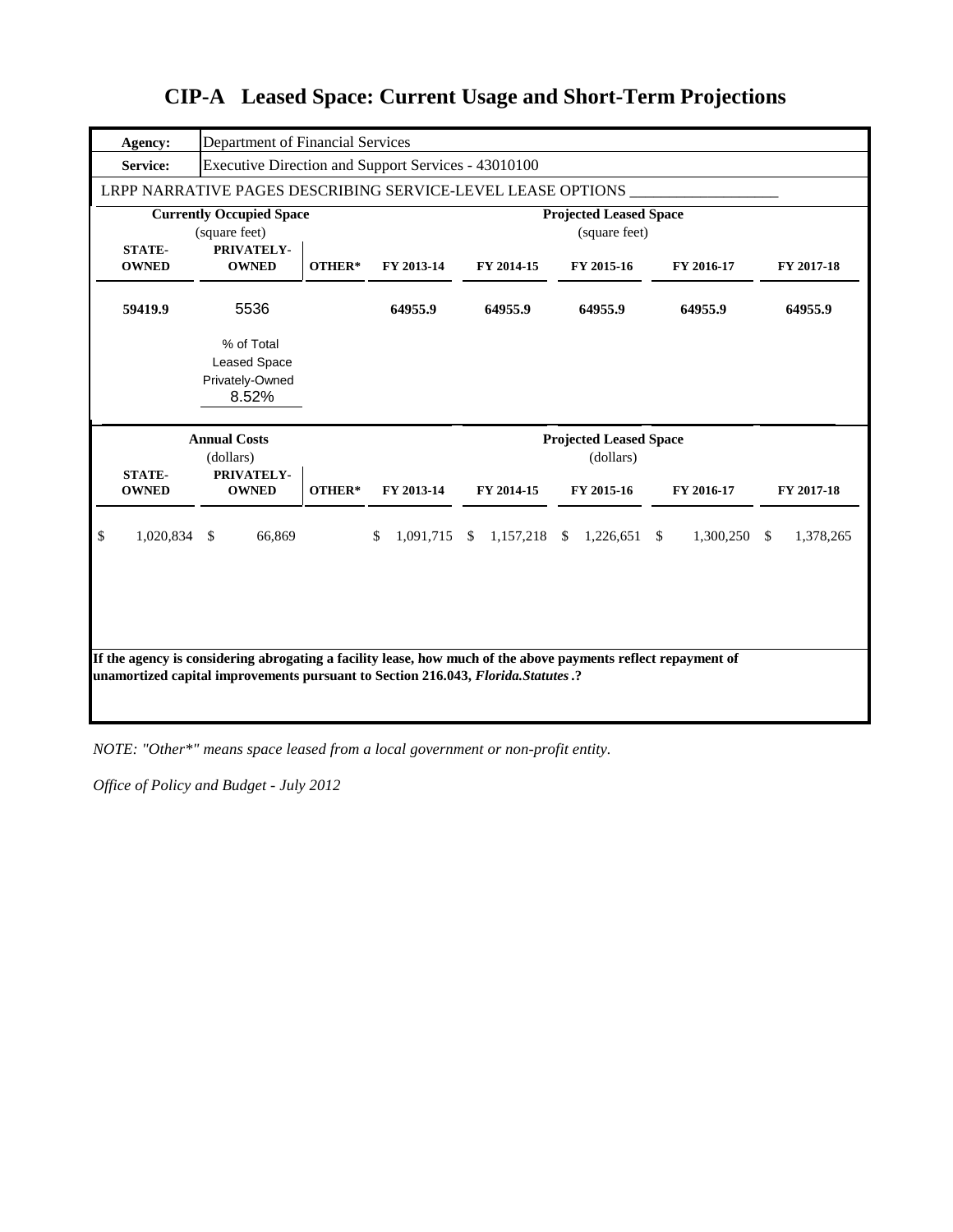| Agency:                       | Department of Financial Services                               |        |                         |                            |                                                |            |                          |
|-------------------------------|----------------------------------------------------------------|--------|-------------------------|----------------------------|------------------------------------------------|------------|--------------------------|
| Service:                      | Legal services - 43010200                                      |        |                         |                            |                                                |            |                          |
|                               | LRPP NARRATIVE PAGES DESCRIBING SERVICE-LEVEL LEASE OPTIONS    |        |                         |                            |                                                |            |                          |
| <b>STATE-</b>                 | <b>Currently Occupied Space</b><br>(square feet)<br>PRIVATELY- |        |                         |                            | <b>Projected Leased Space</b><br>(square feet) |            |                          |
| <b>OWNED</b>                  | <b>OWNED</b>                                                   | OTHER* | FY 2013-14              | FY 2014-15                 | FY 2015-16                                     | FY 2016-17 | FY 2017-18               |
| 23637.4                       | 0                                                              |        | 23637.4                 | 23637.4                    | 23637.4                                        | 23637.4    | 23637.4                  |
|                               | % of Total<br><b>Leased Space</b><br>Privately-Owned<br>0.00%  |        |                         |                            |                                                |            |                          |
|                               |                                                                |        |                         |                            |                                                |            |                          |
|                               | <b>Annual Costs</b>                                            |        |                         |                            | <b>Projected Leased Space</b>                  |            |                          |
| <b>STATE-</b><br><b>OWNED</b> | (dollars)<br>PRIVATELY-<br><b>OWNED</b>                        | OTHER* | FY 2013-14              | FY 2014-15                 | (dollars)<br>FY 2015-16                        | FY 2016-17 | FY 2017-18               |
| \$<br>406,091                 | - \$                                                           |        | $\mathbb{S}$<br>406,091 | $\mathbb{S}$<br>430,456 \$ | 456,283 \$                                     | 483,660    | 512,680<br><sup>\$</sup> |

*NOTE: "Other\*" means space leased from a local government or non-profit entity.*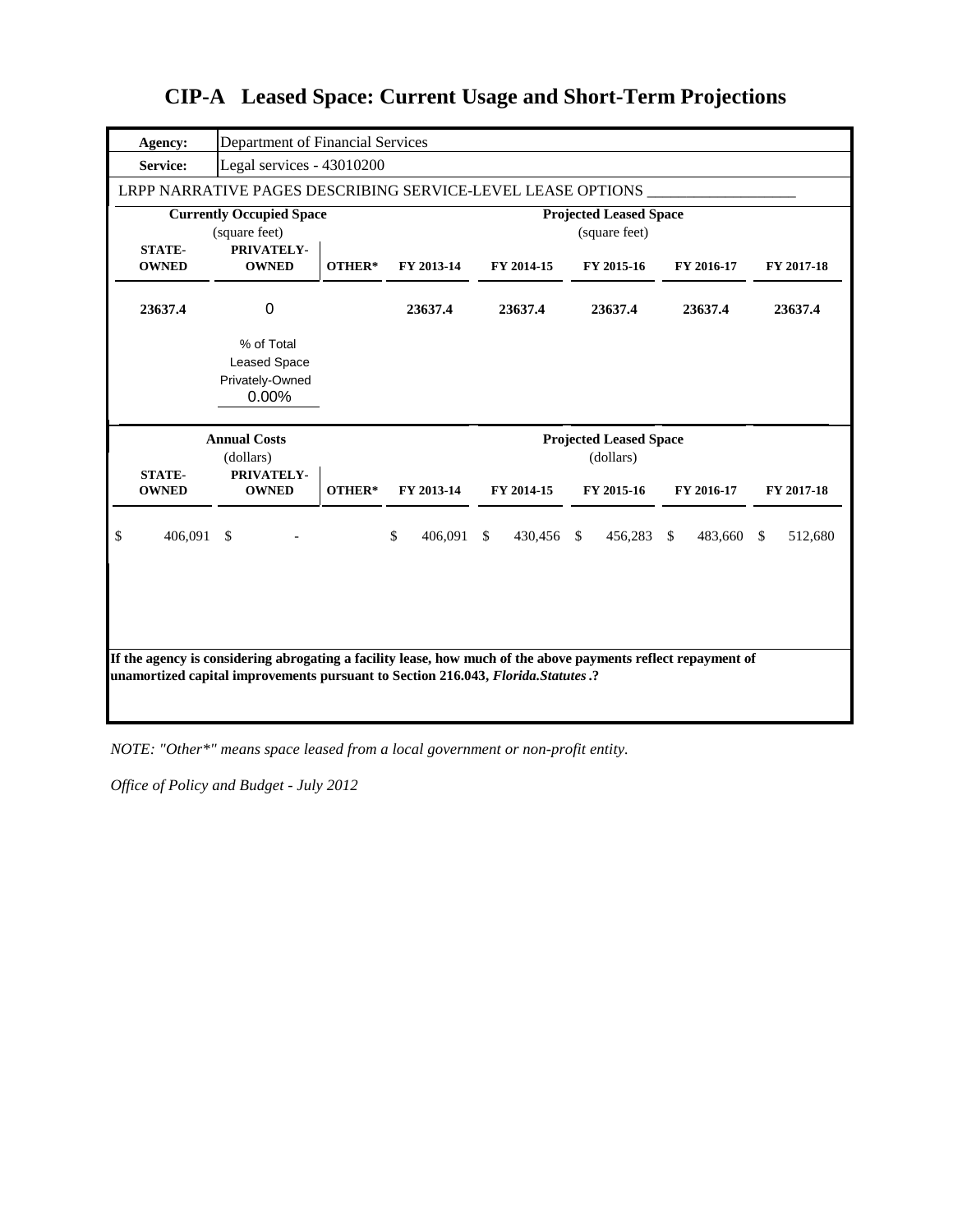| Agency:                       | Department of Financial Services                              |        |                  |            |                                                |            |                         |
|-------------------------------|---------------------------------------------------------------|--------|------------------|------------|------------------------------------------------|------------|-------------------------|
| Service:                      | Information Technology - 43010300                             |        |                  |            |                                                |            |                         |
|                               | LRPP NARRATIVE PAGES DESCRIBING SERVICE-LEVEL LEASE OPTIONS   |        |                  |            |                                                |            |                         |
|                               | <b>Currently Occupied Space</b><br>(square feet)              |        |                  |            | <b>Projected Leased Space</b><br>(square feet) |            |                         |
| <b>STATE-</b><br><b>OWNED</b> | PRIVATELY-<br><b>OWNED</b>                                    | OTHER* | FY 2013-14       | FY 2014-15 | FY 2015-16                                     | FY 2016-17 | FY 2017-18              |
| 38917.91                      | $\mathbf 0$                                                   |        | 38917.91         | 38917.91   | 38917.91                                       | 38917.91   | 38917.91                |
|                               | % of Total<br><b>Leased Space</b><br>Privately-Owned<br>0.00% |        |                  |            |                                                |            |                         |
|                               |                                                               |        |                  |            |                                                |            |                         |
| <b>STATE-</b>                 | <b>Annual Costs</b><br>(dollars)<br>PRIVATELY-                |        |                  |            | <b>Projected Leased Space</b><br>(dollars)     |            |                         |
| <b>OWNED</b>                  | <b>OWNED</b>                                                  | OTHER* | FY 2013-14       | FY 2014-15 | FY 2015-16                                     | FY 2016-17 | FY 2017-18              |
| \$<br>668,610                 | $\mathbb{S}$                                                  |        | \$<br>668,610 \$ | 708,726 \$ | 751,250 \$                                     | 796,325    | $\mathbb{S}$<br>844,104 |
|                               |                                                               |        |                  |            |                                                |            |                         |

*NOTE: "Other\*" means space leased from a local government or non-profit entity.*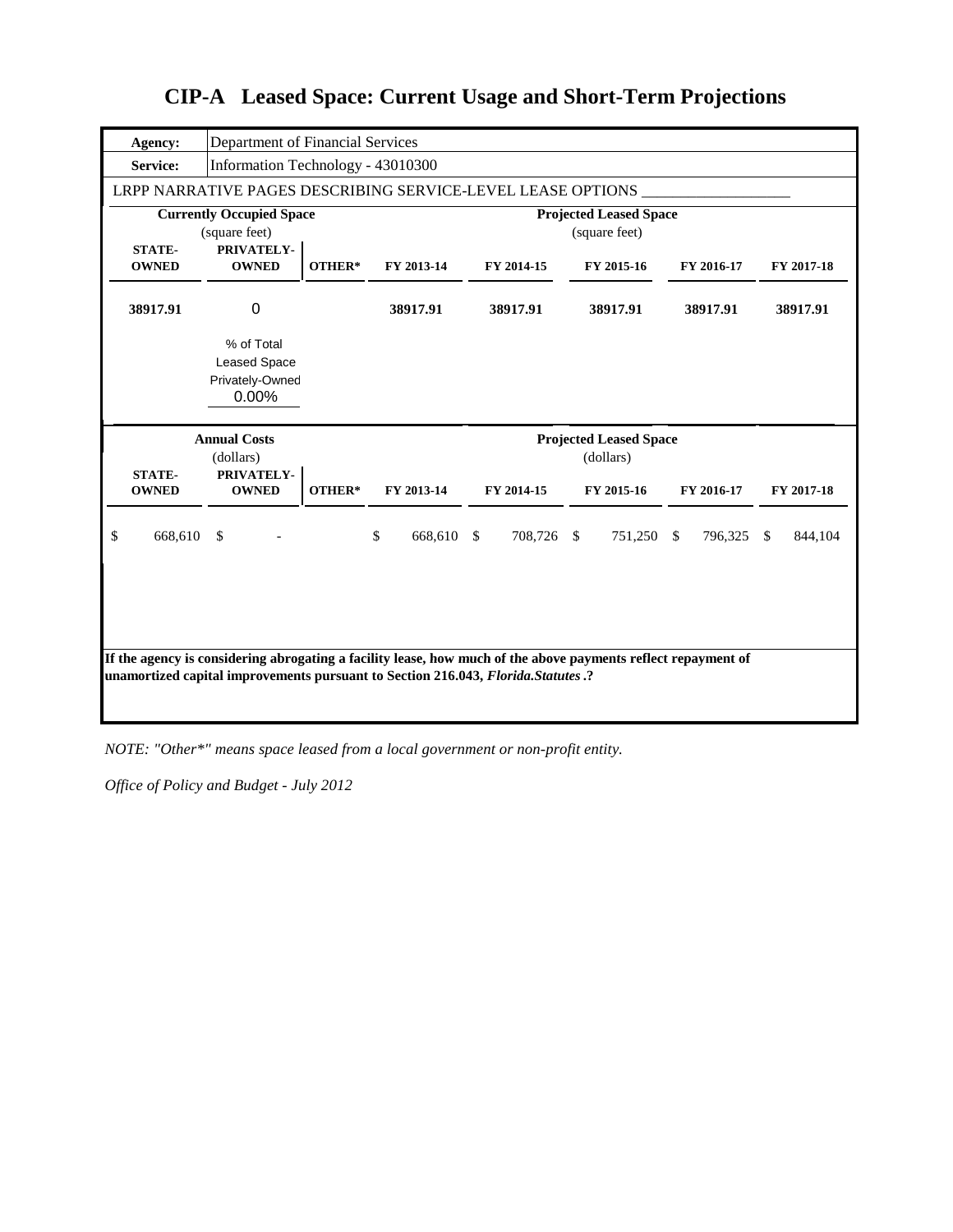| Agency:                       | Department of Financial Services                            |        |                 |            |                                                |            |            |
|-------------------------------|-------------------------------------------------------------|--------|-----------------|------------|------------------------------------------------|------------|------------|
| Service:                      | Consumer Advocate Office - 43010400                         |        |                 |            |                                                |            |            |
|                               | LRPP NARRATIVE PAGES DESCRIBING SERVICE-LEVEL LEASE OPTIONS |        |                 |            |                                                |            |            |
|                               | <b>Currently Occupied Space</b><br>(square feet)            |        |                 |            | <b>Projected Leased Space</b><br>(square feet) |            |            |
| <b>STATE-</b><br><b>OWNED</b> | PRIVATELY-<br><b>OWNED</b>                                  | OTHER* | FY 2013-14      | FY 2014-15 | FY 2015-16                                     | FY 2016-17 | FY 2017-18 |
| 1090.5                        | 0                                                           |        | 1090.5          | 1090.5     | 1090.5                                         | 1090.5     | 1090.5     |
|                               | % of Total<br>Leased Space<br>Privately-Owned<br>$0.00\%$   |        |                 |            |                                                |            |            |
|                               |                                                             |        |                 |            |                                                |            |            |
|                               | <b>Annual Costs</b>                                         |        |                 |            | <b>Projected Leased Space</b>                  |            |            |
|                               | (dollars)                                                   |        |                 |            | (dollars)                                      |            |            |
| <b>STATE-</b><br><b>OWNED</b> | PRIVATELY-<br><b>OWNED</b>                                  | OTHER* | FY 2013-14      | FY 2014-15 | FY 2015-16                                     | FY 2016-17 | FY 2017-18 |
| \$<br>18,735                  | $\mathbb{S}$                                                |        | \$<br>18,735 \$ | 19,859 \$  | 21,050 \$                                      | 22,313 \$  | 23,652     |
|                               |                                                             |        |                 |            |                                                |            |            |

*NOTE: "Other\*" means space leased from a local government or non-profit entity.*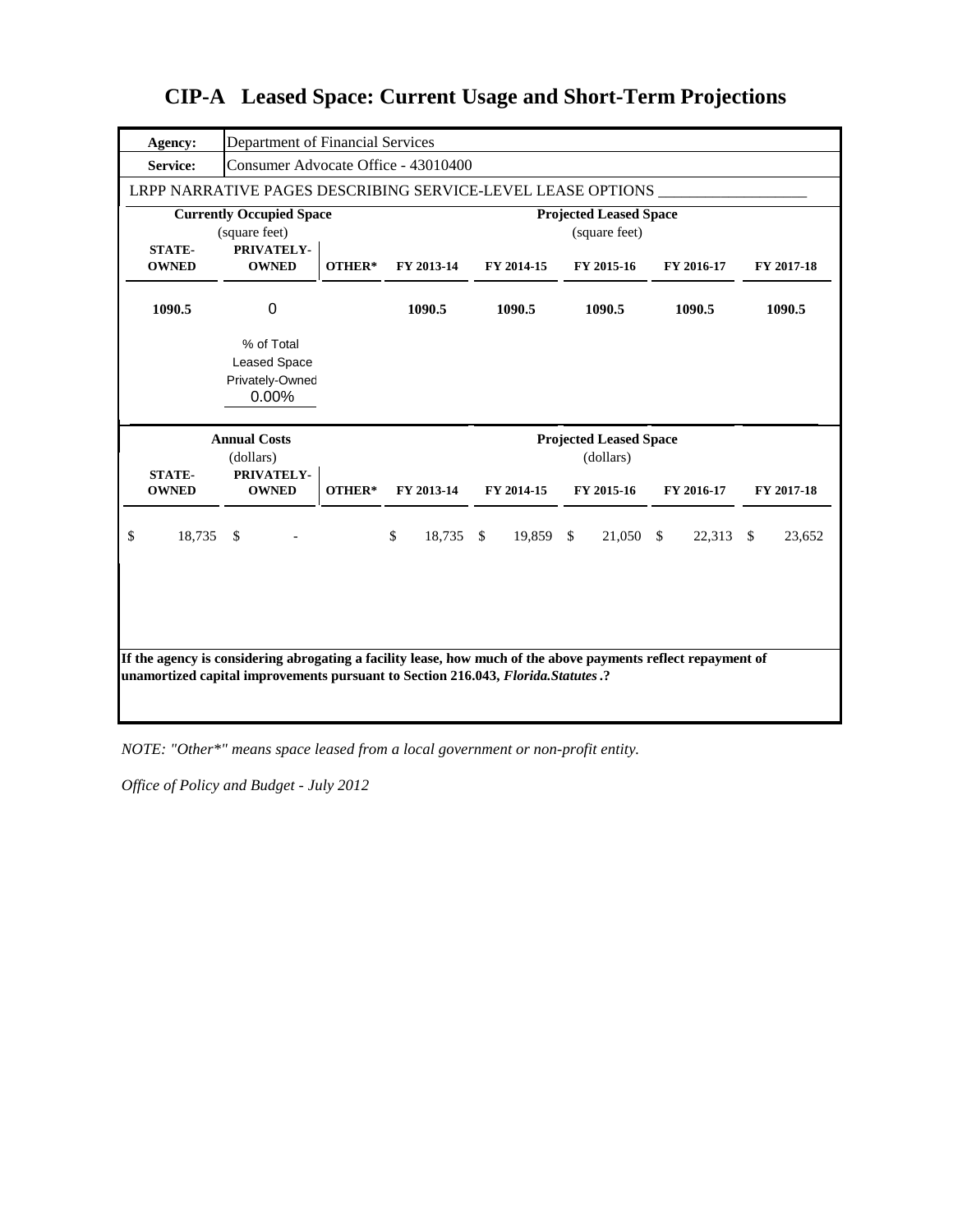| Agency:       | Department of Financial Services                               |        |                  |            |                                                |                            |            |
|---------------|----------------------------------------------------------------|--------|------------------|------------|------------------------------------------------|----------------------------|------------|
| Service:      | IT - FLAIR - 43010500                                          |        |                  |            |                                                |                            |            |
|               | LRPP NARRATIVE PAGES DESCRIBING SERVICE-LEVEL LEASE OPTIONS    |        |                  |            |                                                |                            |            |
| <b>STATE-</b> | <b>Currently Occupied Space</b><br>(square feet)<br>PRIVATELY- |        |                  |            | <b>Projected Leased Space</b><br>(square feet) |                            |            |
| <b>OWNED</b>  | <b>OWNED</b>                                                   | OTHER* | FY 2013-14       | FY 2014-15 | FY 2015-16                                     | FY 2016-17                 | FY 2017-18 |
| 30934.34      | 0                                                              |        | 30934.34         | 30934.34   | 30934.34                                       | 30934.34                   | 30934.34   |
|               | % of Total<br><b>Leased Space</b><br>Privately-Owned<br>0.00%  |        |                  |            |                                                |                            |            |
|               |                                                                |        |                  |            |                                                |                            |            |
|               | <b>Annual Costs</b>                                            |        |                  |            | <b>Projected Leased Space</b>                  |                            |            |
| <b>STATE-</b> | (dollars)                                                      |        |                  |            | (dollars)                                      |                            |            |
| <b>OWNED</b>  | PRIVATELY-<br><b>OWNED</b>                                     | OTHER* | FY 2013-14       | FY 2014-15 | FY 2015-16                                     | FY 2016-17                 | FY 2017-18 |
| \$<br>531,452 | $\mathbb{S}$                                                   |        | \$<br>531,452 \$ | 563,339 \$ | 597,139                                        | $\mathbb{S}$<br>632,968 \$ | 670,946    |
|               |                                                                |        |                  |            |                                                |                            |            |

*NOTE: "Other\*" means space leased from a local government or non-profit entity.*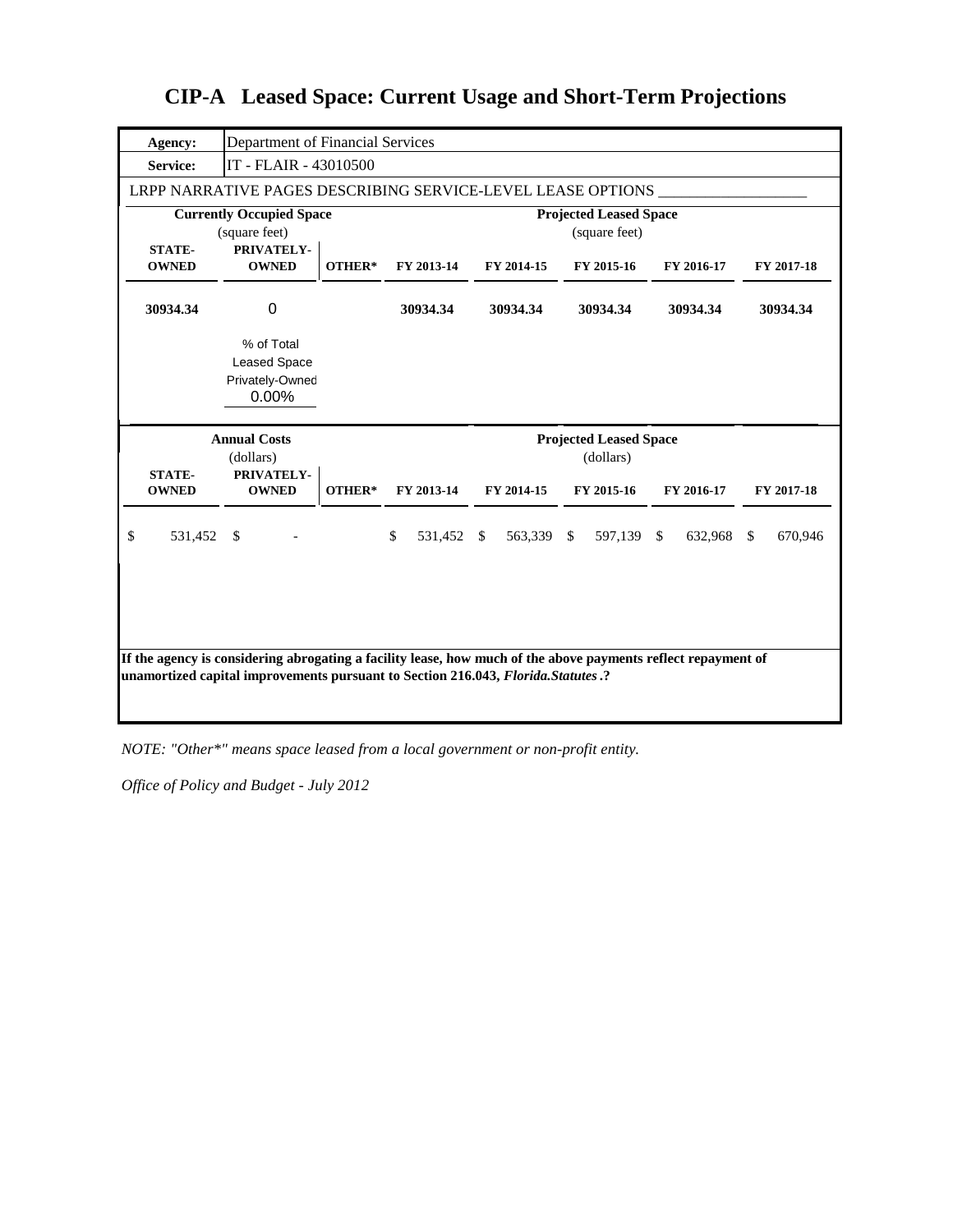| Agency:                       | Department of Financial Services                                |        |               |                  |                                                |               |                         |
|-------------------------------|-----------------------------------------------------------------|--------|---------------|------------------|------------------------------------------------|---------------|-------------------------|
| Service:                      | Deposit Security - 43100200                                     |        |               |                  |                                                |               |                         |
|                               | LRPP NARRATIVE PAGES DESCRIBING SERVICE-LEVEL LEASE OPTIONS     |        |               |                  |                                                |               |                         |
| <b>STATE-</b>                 | <b>Currently Occupied Space</b><br>(square feet)<br>PRIVATELY-  |        |               |                  | <b>Projected Leased Space</b><br>(square feet) |               |                         |
| <b>OWNED</b>                  | <b>OWNED</b>                                                    | OTHER* | FY 2013-14    | FY 2014-15       | FY 2015-16                                     | FY 2016-17    | FY 2017-18              |
| $\bf{0}$                      | 7162                                                            |        | 7162          | 7162             | 7162                                           | 7162          | 7162                    |
|                               | % of Total<br><b>Leased Space</b><br>Privately-Owned<br>100.00% |        |               |                  |                                                |               |                         |
|                               |                                                                 |        |               |                  |                                                |               |                         |
|                               | <b>Annual Costs</b>                                             |        |               |                  | <b>Projected Leased Space</b>                  |               |                         |
|                               | (dollars)                                                       |        |               |                  | (dollars)                                      |               |                         |
| <b>STATE-</b><br><b>OWNED</b> | PRIVATELY-<br><b>OWNED</b>                                      | OTHER* | FY 2013-14    | FY 2014-15       | FY 2015-16                                     | FY 2016-17    | FY 2017-18              |
| \$                            | \$<br>141,294                                                   |        | \$<br>149,772 | 158,758 \$<br>\$ | 168,284                                        | \$<br>178,381 | $\mathbb{S}$<br>189,084 |
|                               |                                                                 |        |               |                  |                                                |               |                         |

*NOTE: "Other\*" means space leased from a local government or non-profit entity.*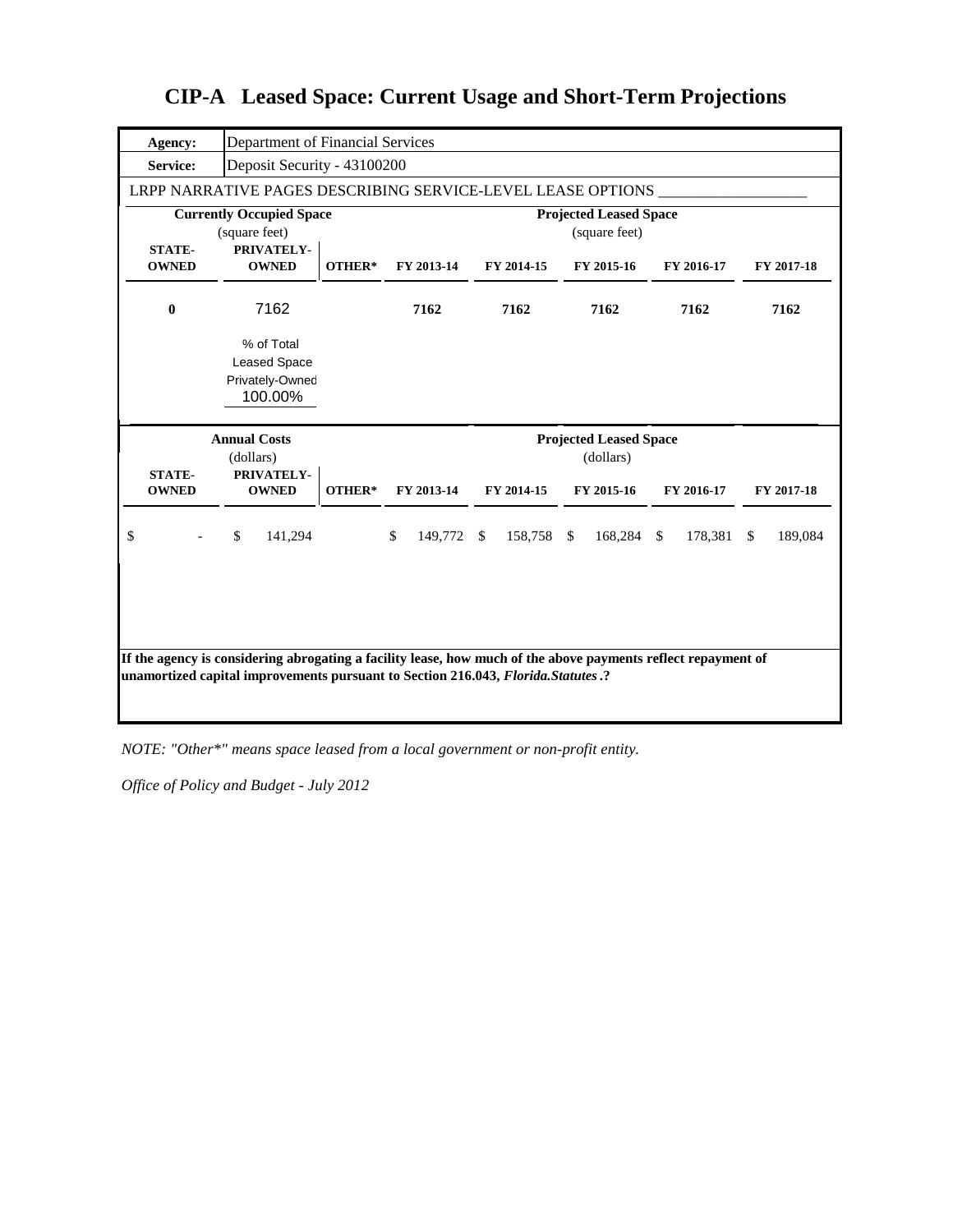| Agency:                       | Department of Financial Services                                |        |               |                      |                                                |            |            |
|-------------------------------|-----------------------------------------------------------------|--------|---------------|----------------------|------------------------------------------------|------------|------------|
| Service:                      | State Funds Management and Investment - 43100300                |        |               |                      |                                                |            |            |
|                               | LRPP NARRATIVE PAGES DESCRIBING SERVICE-LEVEL LEASE OPTIONS     |        |               |                      |                                                |            |            |
|                               | <b>Currently Occupied Space</b><br>(square feet)                |        |               |                      | <b>Projected Leased Space</b><br>(square feet) |            |            |
| <b>STATE-</b><br><b>OWNED</b> | PRIVATELY-<br><b>OWNED</b>                                      | OTHER* | FY 2013-14    | FY 2014-15           | FY 2015-16                                     | FY 2016-17 | FY 2017-18 |
| $\bf{0}$                      | 7456                                                            |        | 7456          | 7456                 | 7456                                           | 7456       | 7456       |
|                               | % of Total<br><b>Leased Space</b><br>Privately-Owned<br>100.00% |        |               |                      |                                                |            |            |
|                               |                                                                 |        |               |                      |                                                |            |            |
|                               | <b>Annual Costs</b>                                             |        |               |                      | <b>Projected Leased Space</b>                  |            |            |
|                               | (dollars)                                                       |        |               |                      | (dollars)                                      |            |            |
| <b>STATE-</b><br><b>OWNED</b> | PRIVATELY-<br><b>OWNED</b>                                      | OTHER* | FY 2013-14    | FY 2014-15           | FY 2015-16                                     | FY 2016-17 | FY 2017-18 |
| \$                            | \$<br>147,094                                                   |        | \$<br>155,920 | - \$<br>$165,275$ \$ | 175,192 \$                                     | 185,703 \$ | 196,846    |
|                               |                                                                 |        |               |                      |                                                |            |            |

*NOTE: "Other\*" means space leased from a local government or non-profit entity.*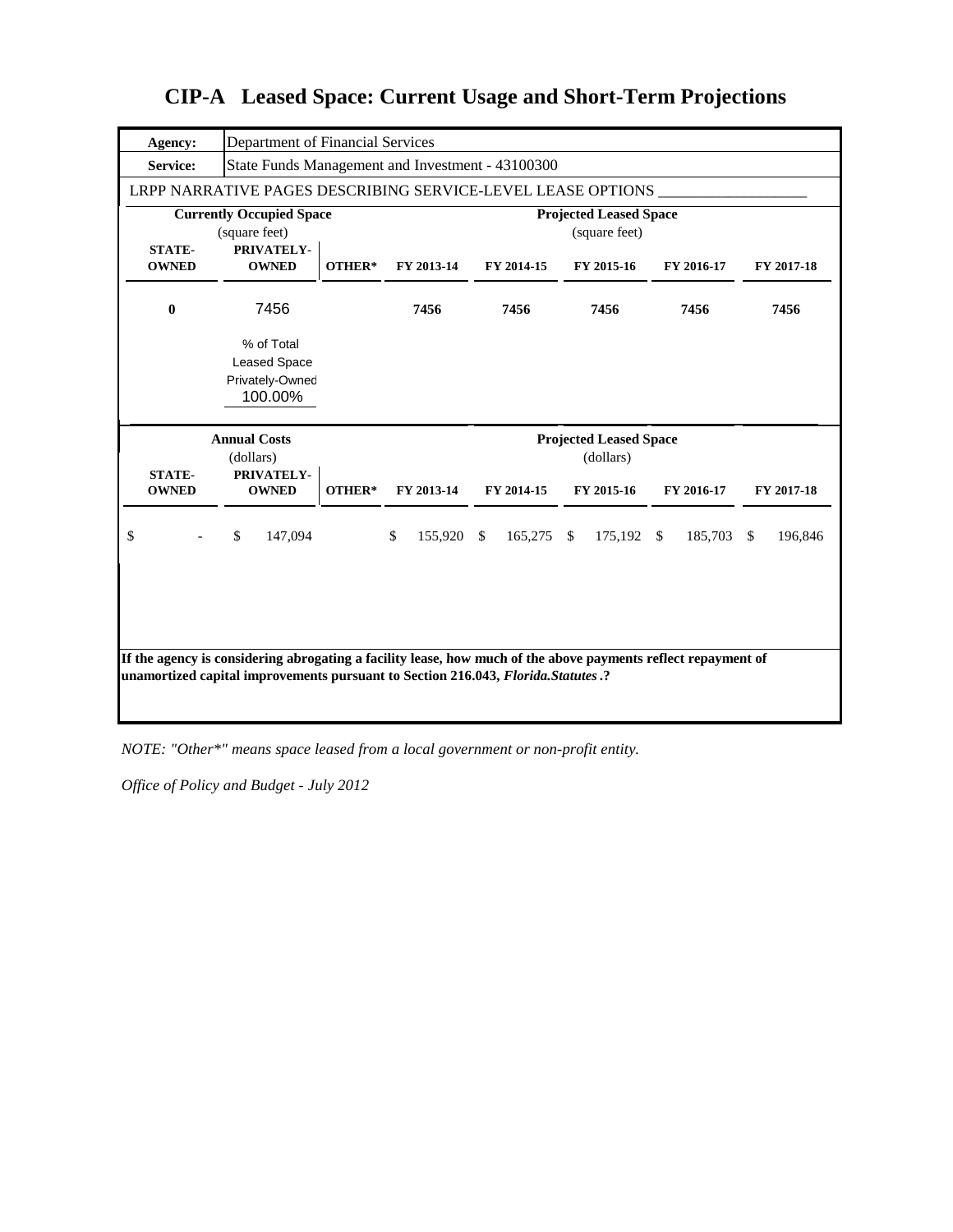| Agency:                       |                                                                 | Department of Financial Services |                                         |            |                                                |            |               |
|-------------------------------|-----------------------------------------------------------------|----------------------------------|-----------------------------------------|------------|------------------------------------------------|------------|---------------|
| Service:                      |                                                                 |                                  | Supplemental Retirement Plan - 43100400 |            |                                                |            |               |
|                               | LRPP NARRATIVE PAGES DESCRIBING SERVICE-LEVEL LEASE OPTIONS     |                                  |                                         |            |                                                |            |               |
|                               | <b>Currently Occupied Space</b><br>(square feet)                |                                  |                                         |            | <b>Projected Leased Space</b><br>(square feet) |            |               |
| <b>STATE-</b><br><b>OWNED</b> | PRIVATELY-<br><b>OWNED</b>                                      | OTHER*                           | FY 2013-14                              | FY 2014-15 | FY 2015-16                                     | FY 2016-17 | FY 2017-18    |
| $\bf{0}$                      | 3680                                                            |                                  | 3680                                    | 3680       | 3680                                           | 3680       | 3680          |
|                               | % of Total<br><b>Leased Space</b><br>Privately-Owned<br>100.00% |                                  |                                         |            |                                                |            |               |
|                               |                                                                 |                                  |                                         |            |                                                |            |               |
|                               | <b>Annual Costs</b>                                             |                                  |                                         |            | <b>Projected Leased Space</b>                  |            |               |
|                               | (dollars)                                                       |                                  |                                         |            | (dollars)                                      |            |               |
| <b>STATE-</b><br><b>OWNED</b> | PRIVATELY-<br><b>OWNED</b>                                      | OTHER*                           | FY 2013-14                              | FY 2014-15 | FY 2015-16                                     | FY 2016-17 | FY 2017-18    |
| \$                            | \$<br>72,600                                                    |                                  | \$<br>76,956 \$                         | 81,574 \$  | 86,468 \$                                      | 91,656     | -\$<br>97,156 |
|                               |                                                                 |                                  |                                         |            |                                                |            |               |

*NOTE: "Other\*" means space leased from a local government or non-profit entity.*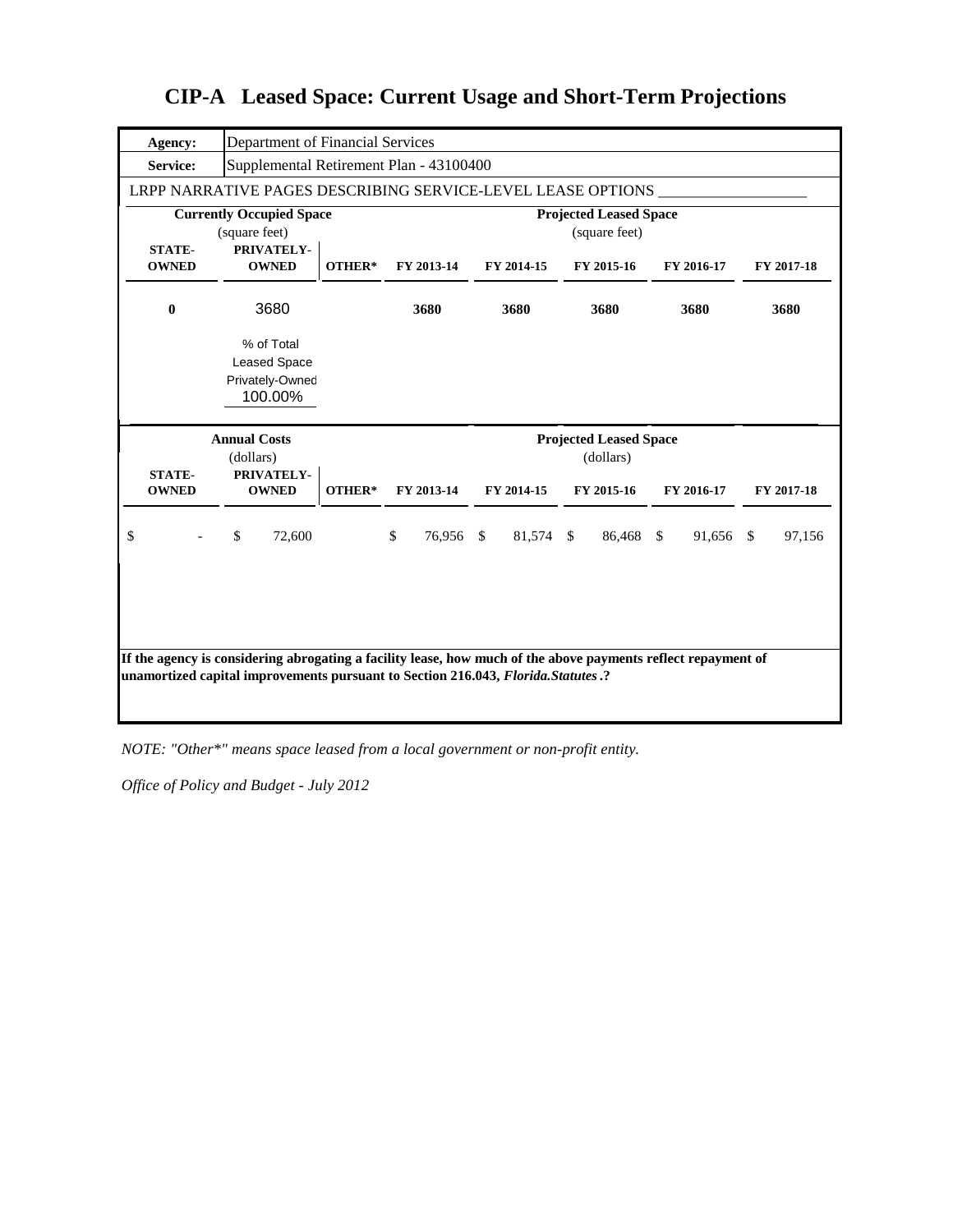| Agency:                       | Department of Financial Services                                   |        |                  |            |                                                |            |                          |
|-------------------------------|--------------------------------------------------------------------|--------|------------------|------------|------------------------------------------------|------------|--------------------------|
| Service:                      | State Financial Information and State Agency Accounting - 43200100 |        |                  |            |                                                |            |                          |
|                               | LRPP NARRATIVE PAGES DESCRIBING SERVICE-LEVEL LEASE OPTIONS        |        |                  |            |                                                |            |                          |
|                               | <b>Currently Occupied Space</b><br>(square feet)                   |        |                  |            | <b>Projected Leased Space</b><br>(square feet) |            |                          |
| <b>STATE-</b><br><b>OWNED</b> | PRIVATELY-<br><b>OWNED</b>                                         | OTHER* | FY 2013-14       | FY 2014-15 | FY 2015-16                                     | FY 2016-17 | FY 2017-18               |
| 33298                         | 0                                                                  |        | 33298            | 33298      | 33298                                          | 33298      | 33298                    |
|                               | % of Total<br><b>Leased Space</b><br>Privately-Owned<br>$0.00\%$   |        |                  |            |                                                |            |                          |
|                               |                                                                    |        |                  |            |                                                |            |                          |
|                               | <b>Annual Costs</b>                                                |        |                  |            | <b>Projected Leased Space</b>                  |            |                          |
|                               | (dollars)                                                          |        |                  |            | (dollars)                                      |            |                          |
| <b>STATE-</b><br><b>OWNED</b> | PRIVATELY-<br><b>OWNED</b>                                         | OTHER* | FY 2013-14       | FY 2014-15 | FY 2015-16                                     | FY 2016-17 | FY 2017-18               |
| \$<br>572,064                 |                                                                    |        | \$<br>572,064 \$ | 606,388 \$ | 642,771 \$                                     | 681,337    | <sup>\$</sup><br>722,217 |
|                               |                                                                    |        |                  |            |                                                |            |                          |

*NOTE: "Other\*" means space leased from a local government or non-profit entity.*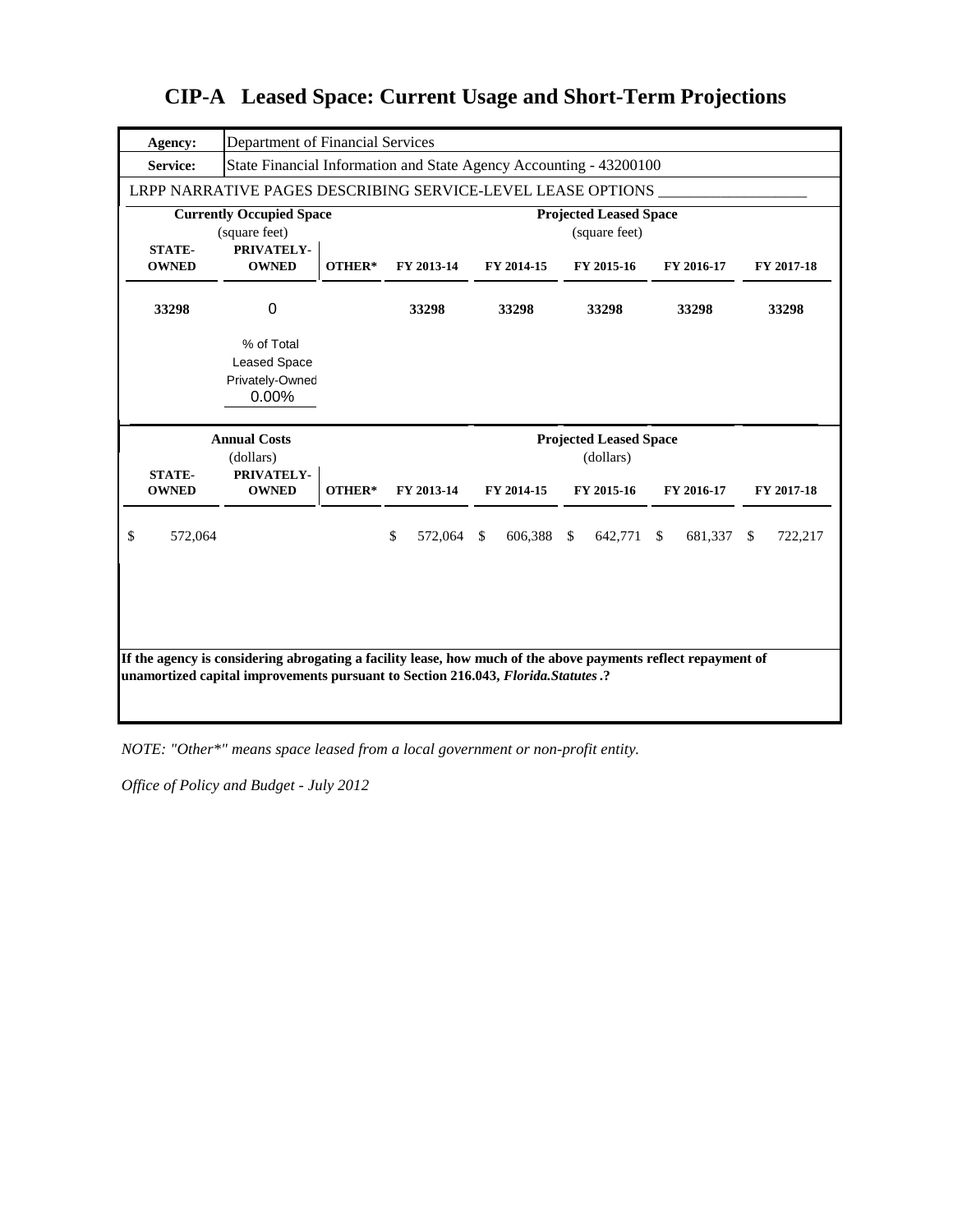| Agency:                       | Department of Financial Services                              |                |                   |               |                                                |                         |                         |
|-------------------------------|---------------------------------------------------------------|----------------|-------------------|---------------|------------------------------------------------|-------------------------|-------------------------|
| Service:                      | Recovery and Return of Unclaimed Property - 43200200          |                |                   |               |                                                |                         |                         |
|                               | LRPP NARRATIVE PAGES DESCRIBING SERVICE-LEVEL LEASE OPTIONS   |                |                   |               |                                                |                         |                         |
|                               | <b>Currently Occupied Space</b><br>(square feet)              |                |                   |               | <b>Projected Leased Space</b><br>(square feet) |                         |                         |
| <b>STATE-</b><br><b>OWNED</b> | PRIVATELY-<br><b>OWNED</b>                                    | OTHER*         | FY 2013-14        | FY 2014-15    | FY 2015-16                                     | FY 2016-17              | FY 2017-18              |
| 14412.25                      | 0                                                             | 133            | 14545.25          | 14545.25      | 14545.25                                       | 14545.25                | 14545.25                |
|                               | % of Total<br><b>Leased Space</b><br>Privately-Owned<br>0.00% |                |                   |               |                                                |                         |                         |
|                               |                                                               |                |                   |               |                                                |                         |                         |
|                               | <b>Annual Costs</b><br>(dollars)                              |                |                   |               | <b>Projected Leased Space</b><br>(dollars)     |                         |                         |
| <b>STATE-</b><br><b>OWNED</b> | PRIVATELY-<br><b>OWNED</b>                                    | OTHER*         | FY 2013-14        | FY 2014-15    | FY 2015-16                                     | FY 2016-17              | FY 2017-18              |
| \$<br>249,388                 | $\mathcal{S}$                                                 | 2.340 \$<br>\$ | 266,831           | -S<br>282,841 | <sup>\$</sup><br>299,812                       | 317,800<br>$\mathbb{S}$ | $\mathbb{S}$<br>336,868 |
|                               |                                                               |                | Lease is with DCF |               |                                                |                         |                         |

**CIP-A Leased Space: Current Usage and Short-Term Projections**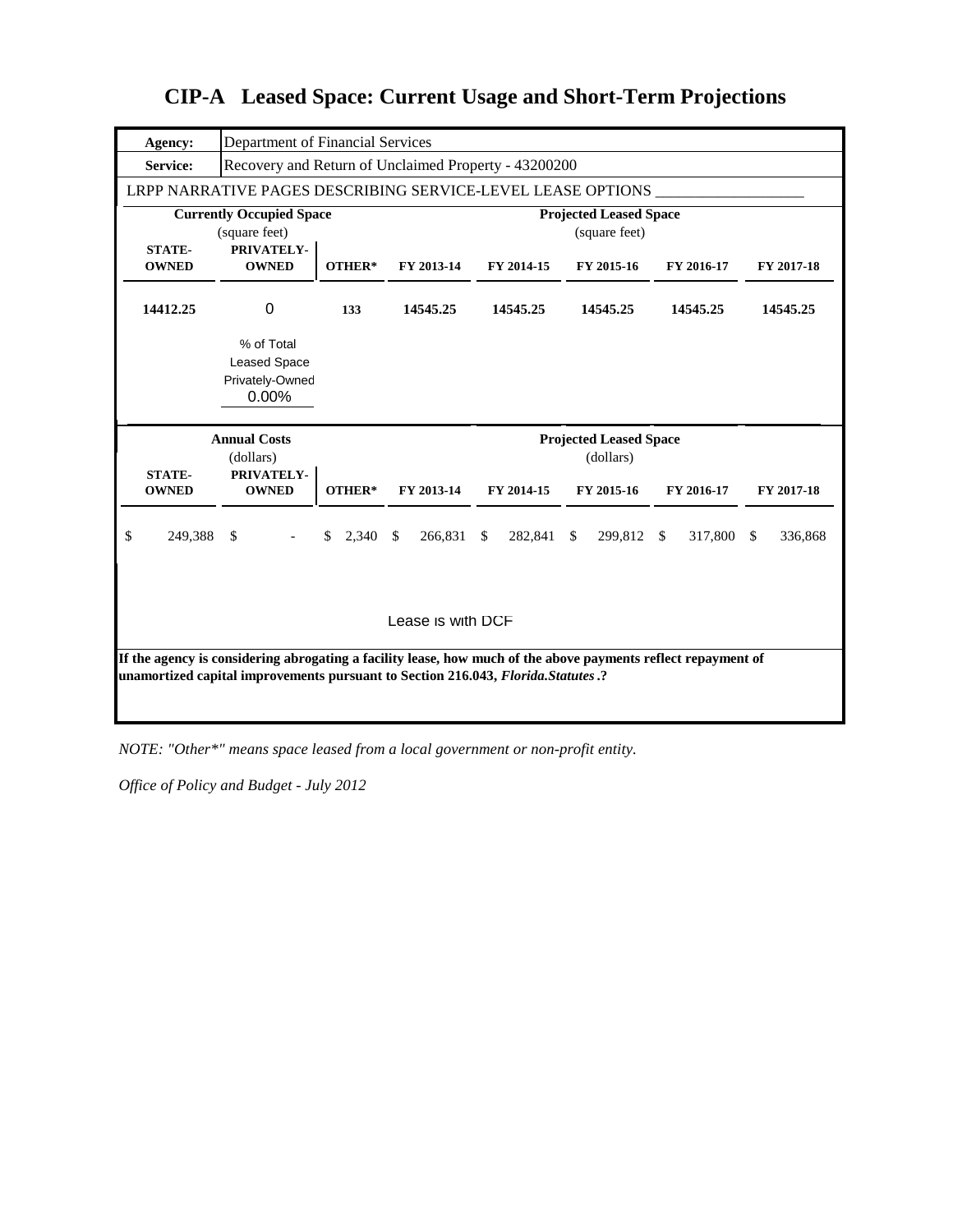| Agency:                       | Department of Financial Services                               |        |                  |            |                                                |                         |               |
|-------------------------------|----------------------------------------------------------------|--------|------------------|------------|------------------------------------------------|-------------------------|---------------|
| Service:                      | State Fire Marshal - Compliance and Enforcement - 43300200     |        |                  |            |                                                |                         |               |
|                               | LRPP NARRATIVE PAGES DESCRIBING SERVICE-LEVEL LEASE OPTIONS    |        |                  |            |                                                |                         |               |
|                               | <b>Currently Occupied Space</b><br>(square feet)               |        |                  |            | <b>Projected Leased Space</b><br>(square feet) |                         |               |
| <b>STATE-</b><br><b>OWNED</b> | PRIVATELY-<br><b>OWNED</b>                                     | OTHER* | FY 2013-14       | FY 2014-15 | FY 2015-16                                     | FY 2016-17              | FY 2017-18    |
| 1888                          | 19731                                                          |        | 21619            | 21619      | 21619                                          | 21619                   | 21619         |
|                               | % of Total<br><b>Leased Space</b><br>Privately-Owned<br>91.27% |        |                  |            |                                                |                         |               |
|                               |                                                                |        |                  |            |                                                |                         |               |
|                               | <b>Annual Costs</b>                                            |        |                  |            | <b>Projected Leased Space</b>                  |                         |               |
| <b>STATE-</b><br><b>OWNED</b> | (dollars)<br>PRIVATELY-<br><b>OWNED</b>                        | OTHER* | FY 2013-14       | FY 2014-15 | (dollars)<br>FY 2015-16                        | FY 2016-17              | FY 2017-18    |
| \$<br>38,999                  | \$<br>359,326                                                  |        | \$<br>419,884 \$ | 445,077 \$ | 471,781                                        | $\mathbb{S}$<br>500,088 | \$<br>530,094 |
|                               |                                                                |        |                  |            |                                                |                         |               |

*NOTE: "Other\*" means space leased from a local government or non-profit entity.*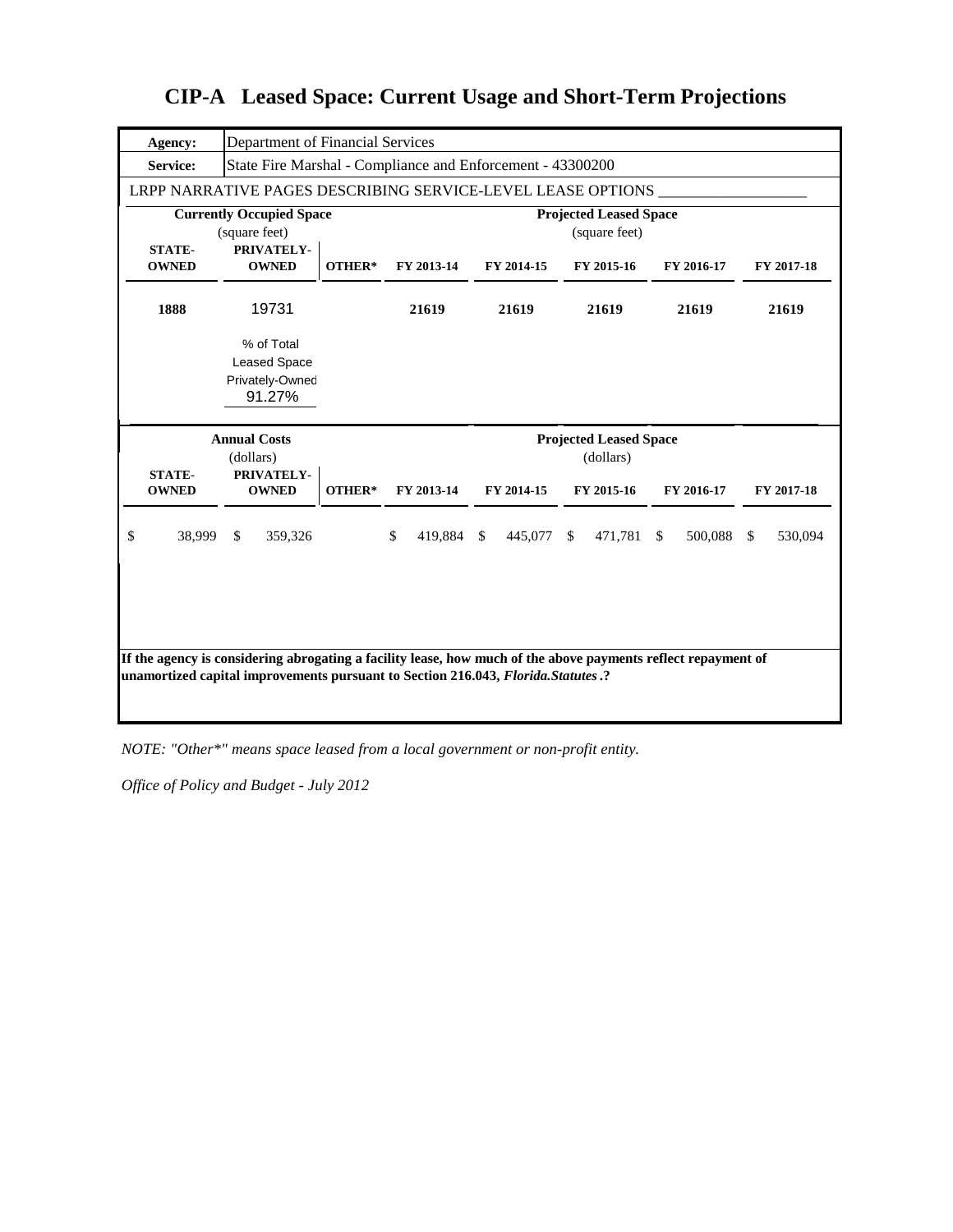| Agency:                       | Department of Financial Services                               |        |                  |            |                                                |            |            |
|-------------------------------|----------------------------------------------------------------|--------|------------------|------------|------------------------------------------------|------------|------------|
| Service:                      | State Fire Marshal - Fire and Arson Investigations - 43300300  |        |                  |            |                                                |            |            |
|                               | LRPP NARRATIVE PAGES DESCRIBING SERVICE-LEVEL LEASE OPTIONS    |        |                  |            |                                                |            |            |
|                               | <b>Currently Occupied Space</b><br>(square feet)               |        |                  |            | <b>Projected Leased Space</b><br>(square feet) |            |            |
| <b>STATE-</b><br><b>OWNED</b> | PRIVATELY-<br><b>OWNED</b>                                     | OTHER* | FY 2013-14       | FY 2014-15 | FY 2015-16                                     | FY 2016-17 | FY 2017-18 |
| 4805                          | 36142.96                                                       |        | 40947.96         | 40947.96   | 40947.96                                       | 40947.96   | 40947.96   |
|                               | % of Total<br><b>Leased Space</b><br>Privately-Owned<br>88.27% |        |                  |            |                                                |            |            |
|                               |                                                                |        |                  |            |                                                |            |            |
|                               | <b>Annual Costs</b>                                            |        |                  |            | <b>Projected Leased Space</b>                  |            |            |
|                               | (dollars)                                                      |        |                  |            | (dollars)                                      |            |            |
| <b>STATE-</b><br><b>OWNED</b> | PRIVATELY-<br><b>OWNED</b>                                     | OTHER* | FY 2013-14       | FY 2014-15 | FY 2015-16                                     | FY 2016-17 | FY 2017-18 |
| \$<br>100,808                 | \$<br>630,273                                                  |        | \$<br>768,898 \$ | 815,031    | \$<br>863,933 \$                               | 915,769 \$ | 970,715    |
|                               |                                                                |        |                  |            |                                                |            |            |

**CIP-A Leased Space: Current Usage and Short-Term Projections**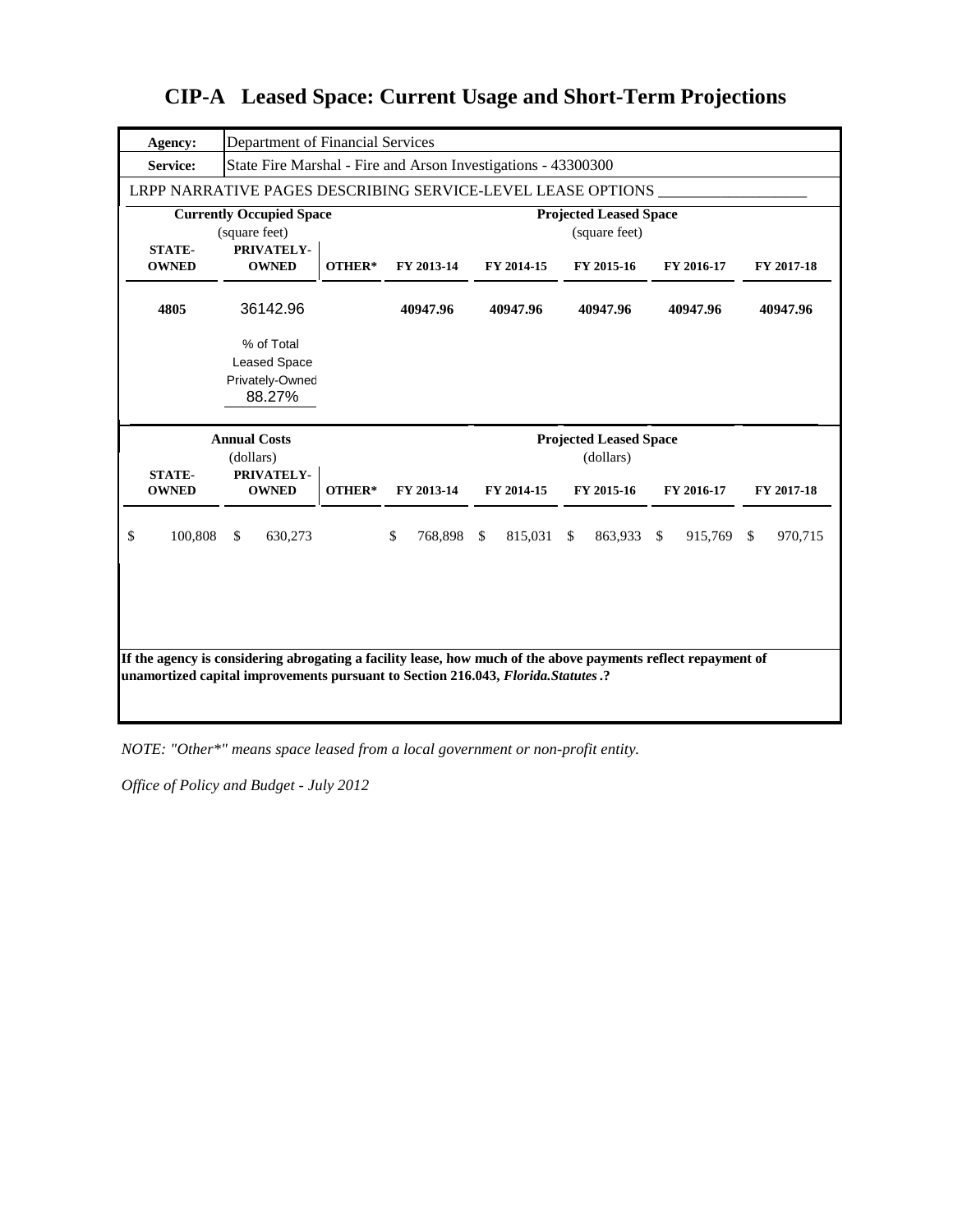| (square feet)                                                 |            |                                 |                                  | (square feet)                                  |               |                                                                                                                               |
|---------------------------------------------------------------|------------|---------------------------------|----------------------------------|------------------------------------------------|---------------|-------------------------------------------------------------------------------------------------------------------------------|
| <b>OWNED</b>                                                  | OTHER*     | FY 2013-14                      | FY 2014-15                       | FY 2015-16                                     | FY 2016-17    | FY 2017-18                                                                                                                    |
| 0                                                             |            | $\bf{0}$                        | $\bf{0}$                         | $\bf{0}$                                       | $\mathbf{0}$  | $\bf{0}$                                                                                                                      |
| % of Total<br><b>Leased Space</b><br>Privately-Owned<br>0.00% |            |                                 |                                  |                                                |               |                                                                                                                               |
| <b>Annual Costs</b>                                           |            |                                 |                                  |                                                |               |                                                                                                                               |
|                                                               |            |                                 |                                  | (dollars)                                      |               |                                                                                                                               |
| (dollars)<br>PRIVATELY-                                       |            |                                 |                                  |                                                |               |                                                                                                                               |
| <b>OWNED</b>                                                  | OTHER*     | FY 2013-14                      | FY 2014-15                       | FY 2015-16                                     | FY 2016-17    | FY 2017-18                                                                                                                    |
| \$                                                            |            | \$                              | $\mathbb{S}$                     | $\mathbb{S}$                                   | $\mathcal{S}$ | \$                                                                                                                            |
|                                                               | PRIVATELY- | <b>Currently Occupied Space</b> | Department of Financial Services | Professional Training and Standards - 43300400 |               | LRPP NARRATIVE PAGES DESCRIBING SERVICE-LEVEL LEASE OPTIONS<br><b>Projected Leased Space</b><br><b>Projected Leased Space</b> |

**CIP-A Leased Space: Current Usage and Short-Term Projections**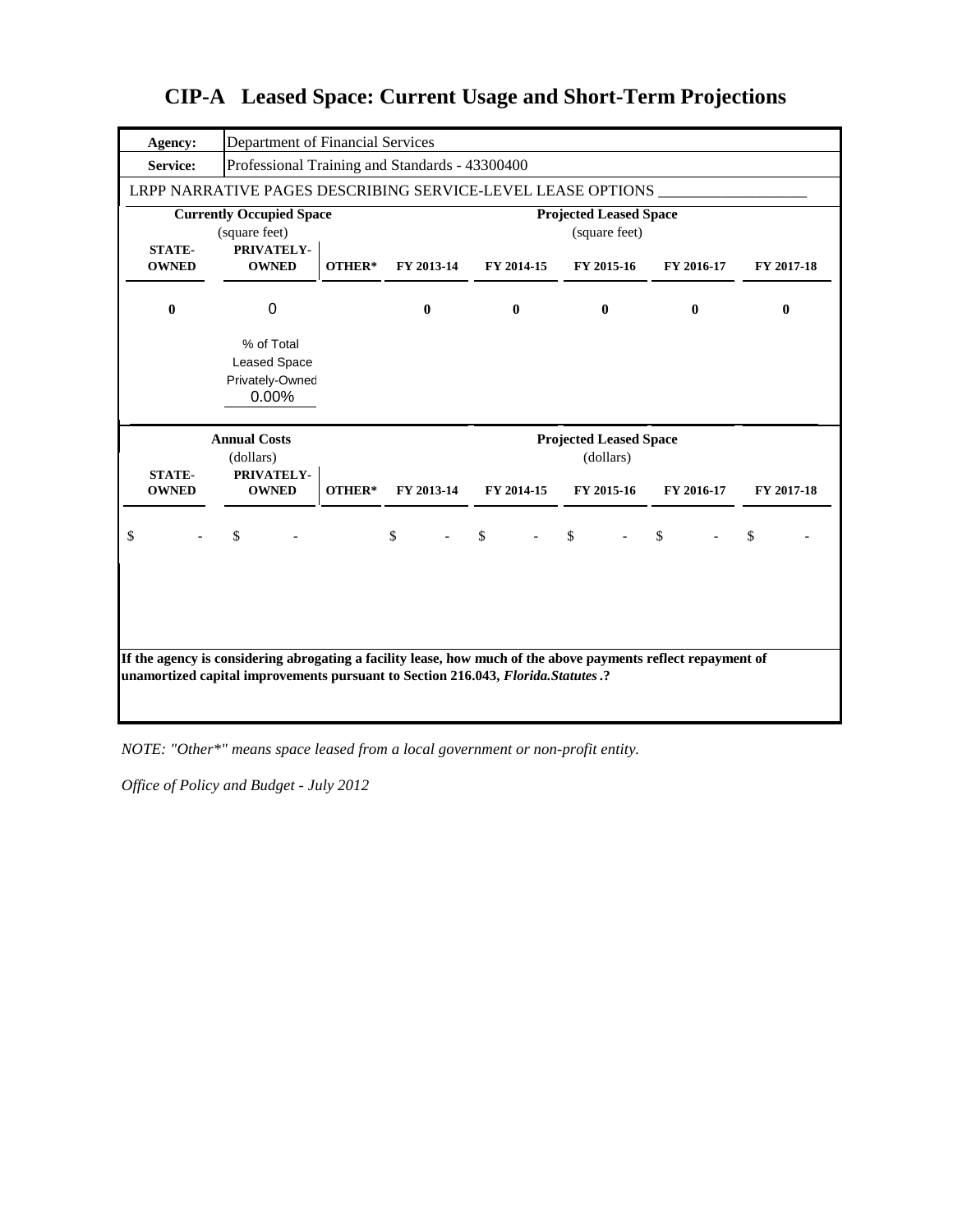| Agency:                       | Department of Financial Services                                |        |                         |                             |                                                |                     |                         |
|-------------------------------|-----------------------------------------------------------------|--------|-------------------------|-----------------------------|------------------------------------------------|---------------------|-------------------------|
| Service:                      | Fire Marshal Administrative and Support Services - 43300500     |        |                         |                             |                                                |                     |                         |
|                               | LRPP NARRATIVE PAGES DESCRIBING SERVICE-LEVEL LEASE OPTIONS     |        |                         |                             |                                                |                     |                         |
|                               | <b>Currently Occupied Space</b><br>(square feet)                |        |                         |                             | <b>Projected Leased Space</b><br>(square feet) |                     |                         |
| <b>STATE-</b><br><b>OWNED</b> | PRIVATELY-<br><b>OWNED</b>                                      | OTHER* | FY 2013-14              | FY 2014-15                  | FY 2015-16                                     | FY 2016-17          | FY 2017-18              |
| $\bf{0}$                      | 4840                                                            |        | 4840                    | 4840                        | 4840                                           | 4840                | 4840                    |
|                               | % of Total<br><b>Leased Space</b><br>Privately-Owned<br>100.00% |        |                         |                             |                                                |                     |                         |
|                               |                                                                 |        |                         |                             |                                                |                     |                         |
|                               | <b>Annual Costs</b>                                             |        |                         |                             | <b>Projected Leased Space</b>                  |                     |                         |
| <b>STATE-</b><br><b>OWNED</b> | (dollars)<br>PRIVATELY-<br><b>OWNED</b>                         | OTHER* | FY 2013-14              | FY 2014-15                  | (dollars)<br>FY 2015-16                        | FY 2016-17          | FY 2017-18              |
| \$                            | \$<br>96,800                                                    |        | $\mathbb{S}$<br>102,608 | $\mathcal{S}$<br>108,765 \$ | 115,290                                        | <b>S</b><br>122,208 | $\mathbb{S}$<br>129,540 |

*NOTE: "Other\*" means space leased from a local government or non-profit entity.*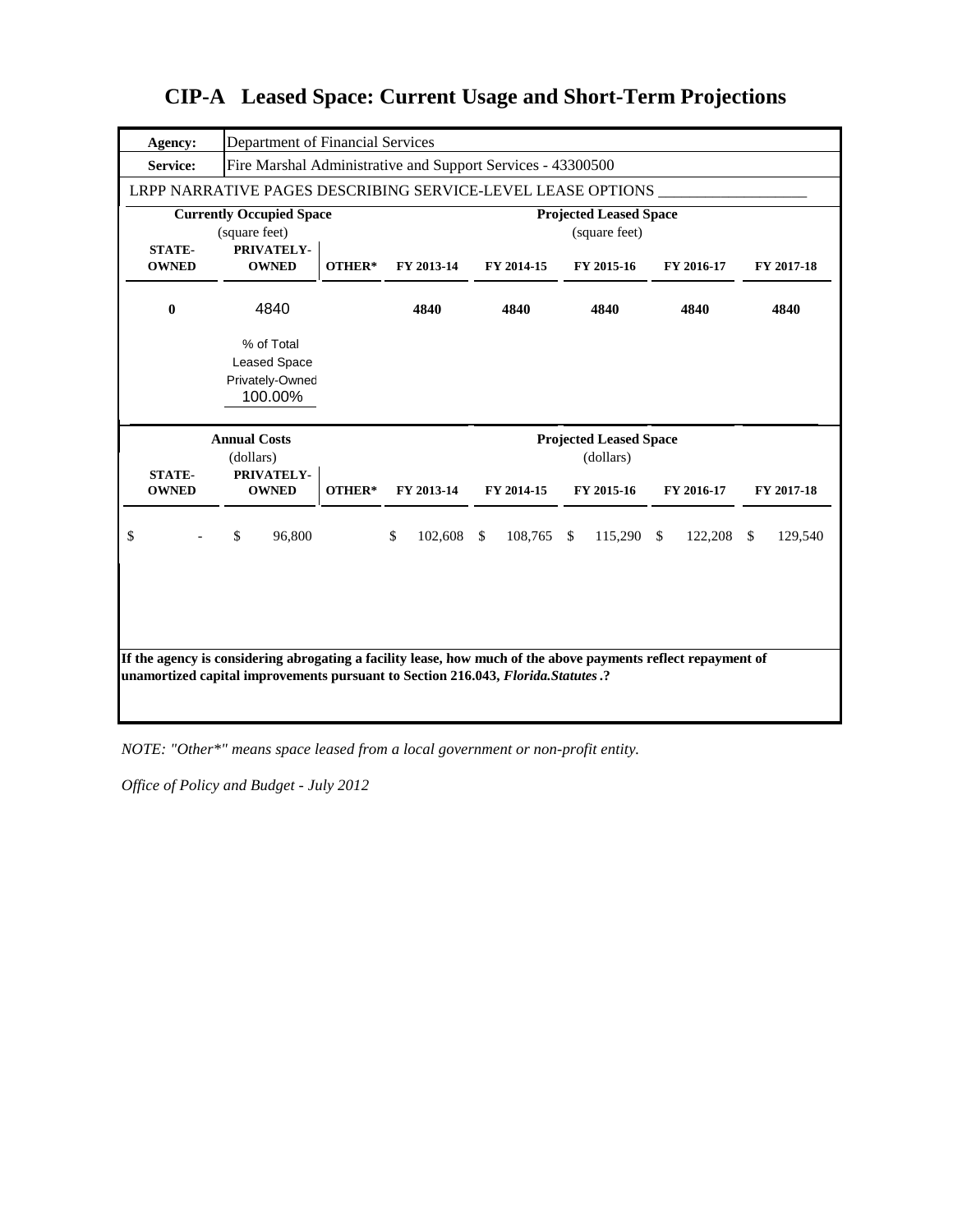| Agency:                       | Department of Financial Services                                |        |               |               |                                                |                         |                          |
|-------------------------------|-----------------------------------------------------------------|--------|---------------|---------------|------------------------------------------------|-------------------------|--------------------------|
| Service:                      | State Self-Insured Claims Adjustment - 43400100                 |        |               |               |                                                |                         |                          |
|                               | LRPP NARRATIVE PAGES DESCRIBING SERVICE-LEVEL LEASE OPTIONS     |        |               |               |                                                |                         |                          |
|                               | <b>Currently Occupied Space</b><br>(square feet)<br>PRIVATELY-  |        |               |               | <b>Projected Leased Space</b><br>(square feet) |                         |                          |
| <b>STATE-</b><br><b>OWNED</b> | <b>OWNED</b>                                                    | OTHER* | FY 2013-14    | FY 2014-15    | FY 2015-16                                     | FY 2016-17              | FY 2017-18               |
| $\bf{0}$                      | 24857                                                           |        | 24857         | 24857         | 24857                                          | 24857                   | 24857                    |
|                               | % of Total<br><b>Leased Space</b><br>Privately-Owned<br>100.00% |        |               |               |                                                |                         |                          |
|                               |                                                                 |        |               |               |                                                |                         |                          |
|                               | <b>Annual Costs</b>                                             |        |               |               | <b>Projected Leased Space</b>                  |                         |                          |
|                               | (dollars)                                                       |        |               |               | (dollars)                                      |                         |                          |
| <b>STATE-</b><br><b>OWNED</b> | PRIVATELY-<br><b>OWNED</b>                                      | OTHER* | FY 2013-14    | FY 2014-15    | FY 2015-16                                     | FY 2016-17              | FY 2017-18               |
| \$                            | \$<br>490,387                                                   |        | \$<br>519,810 | \$<br>550,999 | \$<br>584,059                                  | 619,103<br>$\mathbb{S}$ | <sup>\$</sup><br>656,249 |
|                               |                                                                 |        |               |               |                                                |                         |                          |

*NOTE: "Other\*" means space leased from a local government or non-profit entity.*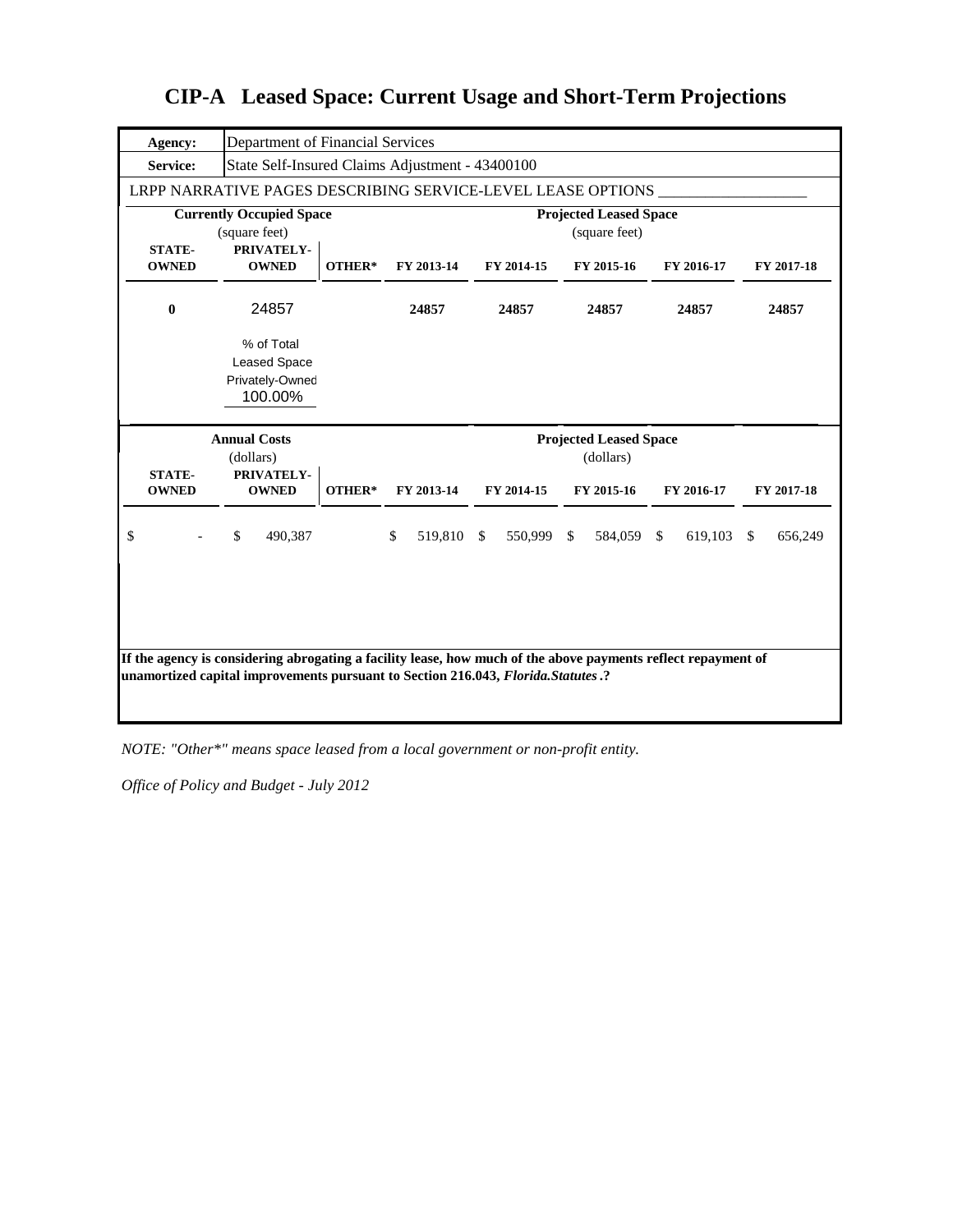| Agency:                       | Department of Financial Services                                |        |                         |                    |                                                |                         |                 |
|-------------------------------|-----------------------------------------------------------------|--------|-------------------------|--------------------|------------------------------------------------|-------------------------|-----------------|
| Service:                      | Insurance company Rehabilitation and Liquidation - 43500100     |        |                         |                    |                                                |                         |                 |
|                               | LRPP NARRATIVE PAGES DESCRIBING SERVICE-LEVEL LEASE OPTIONS     |        |                         |                    |                                                |                         |                 |
|                               | <b>Currently Occupied Space</b><br>(square feet)                |        |                         |                    | <b>Projected Leased Space</b><br>(square feet) |                         |                 |
| <b>STATE-</b><br><b>OWNED</b> | PRIVATELY-<br><b>OWNED</b>                                      | OTHER* | FY 2013-14              | FY 2014-15         | FY 2015-16                                     | FY 2016-17              | FY 2017-18      |
| $\bf{0}$                      | 31409                                                           |        | 31409                   | 31409              | 31409                                          | 31409                   | 31409           |
|                               | % of Total<br><b>Leased Space</b><br>Privately-Owned<br>100.00% |        |                         |                    |                                                |                         |                 |
|                               |                                                                 |        |                         |                    |                                                |                         |                 |
|                               | <b>Annual Costs</b>                                             |        |                         |                    | <b>Projected Leased Space</b>                  |                         |                 |
| <b>STATE-</b><br><b>OWNED</b> | (dollars)<br>PRIVATELY-<br><b>OWNED</b>                         | OTHER* | FY 2013-14              | FY 2014-15         | (dollars)<br>FY 2015-16                        | FY 2016-17              | FY 2017-18      |
| \$                            | \$<br>657,809                                                   |        | $\mathbb{S}$<br>697,278 | - \$<br>739,114 \$ | 783,461                                        | $\mathbb{S}$<br>830,469 | - \$<br>880,297 |

*NOTE: "Other\*" means space leased from a local government or non-profit entity.*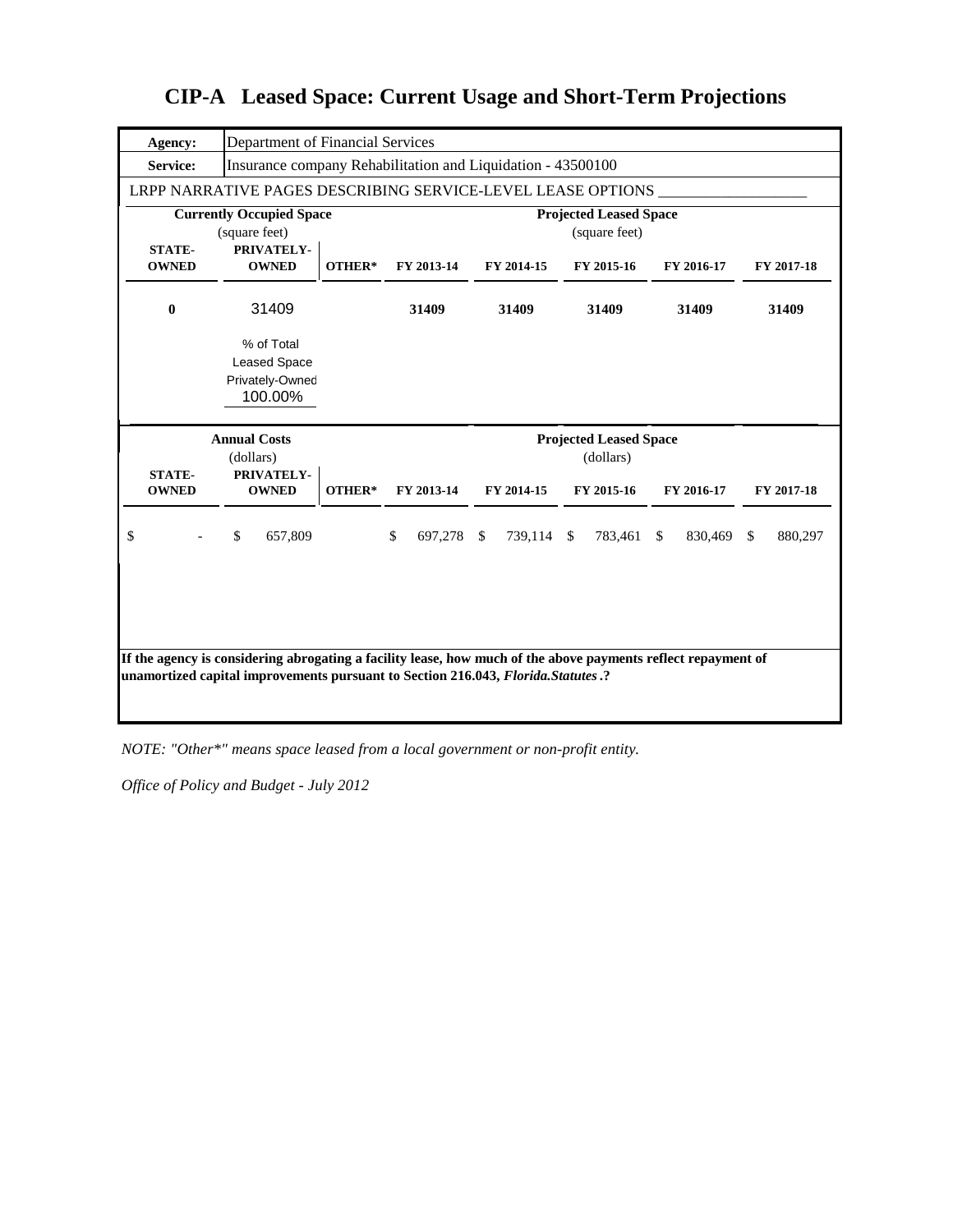| Agency:                       | Department of Financial Services                               |        |               |                         |                                                |                            |                            |
|-------------------------------|----------------------------------------------------------------|--------|---------------|-------------------------|------------------------------------------------|----------------------------|----------------------------|
| Service:                      | Licensure, Sales Appointment and Oversight - 43500200          |        |               |                         |                                                |                            |                            |
|                               | LRPP NARRATIVE PAGES DESCRIBING SERVICE-LEVEL LEASE OPTIONS    |        |               |                         |                                                |                            |                            |
|                               | <b>Currently Occupied Space</b><br>(square feet)               |        |               |                         | <b>Projected Leased Space</b><br>(square feet) |                            |                            |
| <b>STATE-</b><br><b>OWNED</b> | PRIVATELY-<br><b>OWNED</b>                                     | OTHER* | FY 2013-14    | FY 2014-15              | FY 2015-16                                     | FY 2016-17                 | FY 2017-18                 |
| 37512                         | 10256.33                                                       |        | 47768.33      | 47768.33                | 47768.33                                       | 47768.33                   | 47768.33                   |
|                               | % of Total<br><b>Leased Space</b><br>Privately-Owned<br>21.47% |        |               |                         |                                                |                            |                            |
|                               |                                                                |        |               |                         |                                                |                            |                            |
|                               | <b>Annual Costs</b>                                            |        |               |                         | <b>Projected Leased Space</b>                  |                            |                            |
|                               | (dollars)                                                      |        |               |                         | (dollars)                                      |                            |                            |
| <b>STATE-</b><br><b>OWNED</b> | PRIVATELY-<br><b>OWNED</b>                                     | OTHER* | FY 2013-14    | FY 2014-15              | FY 2015-16                                     | FY 2016-17                 | FY 2017-18                 |
| \$<br>660,681                 | \$<br>172,195                                                  |        | \$<br>843,208 | $\mathbb{S}$<br>893,800 | 947,428<br><sup>\$</sup>                       | 1,004,274<br><sup>\$</sup> | <sup>\$</sup><br>1,064,530 |
|                               |                                                                |        |               |                         |                                                |                            |                            |

**CIP-A Leased Space: Current Usage and Short-Term Projections**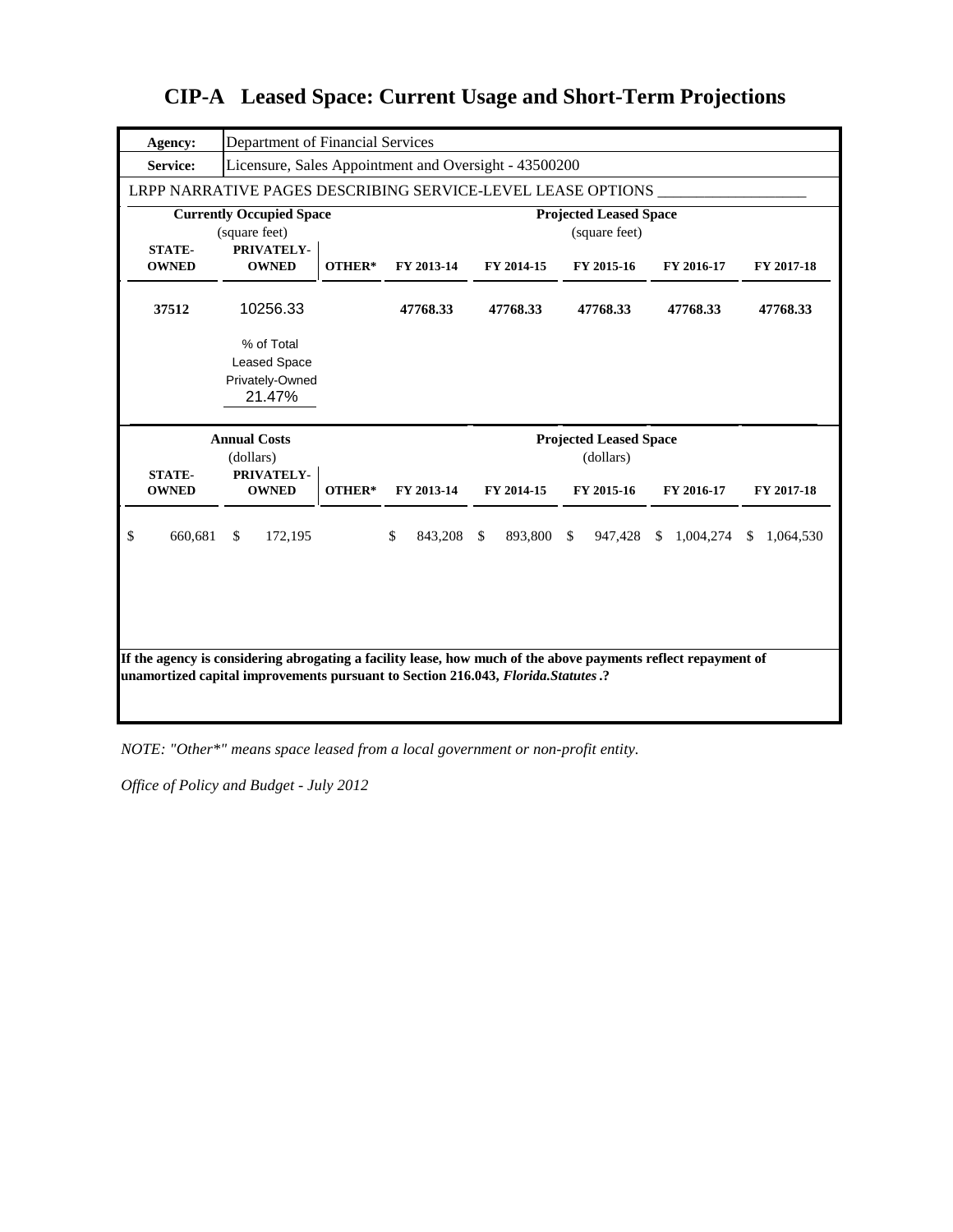| Agency:                       | Department of Financial Services                               |        |                 |              |                                                |            |             |
|-------------------------------|----------------------------------------------------------------|--------|-----------------|--------------|------------------------------------------------|------------|-------------|
| <b>Service:</b>               | Insurance Fraud - 43500300                                     |        |                 |              |                                                |            |             |
|                               | LRPP NARRATIVE PAGES DESCRIBING SERVICE-LEVEL LEASE OPTIONS    |        |                 |              |                                                |            |             |
|                               | <b>Currently Occupied Space</b><br>(square feet)               |        |                 |              | <b>Projected Leased Space</b><br>(square feet) |            |             |
| <b>STATE-</b><br><b>OWNED</b> | PRIVATELY-<br><b>OWNED</b>                                     | OTHER* | FY 2013-14      | FY 2014-15   | FY 2015-16                                     | FY 2016-17 | FY 2017-18  |
| 21023.2                       | 39202.67                                                       |        | 60225.87        | 60225.87     | 60225.87                                       | 60225.87   | 60225.87    |
|                               | % of Total<br><b>Leased Space</b><br>Privately-Owned<br>65.09% |        |                 |              |                                                |            |             |
|                               |                                                                |        |                 |              |                                                |            |             |
|                               | <b>Annual Costs</b><br>(dollars)                               |        |                 |              | <b>Projected Leased Space</b><br>(dollars)     |            |             |
| <b>STATE-</b><br><b>OWNED</b> | PRIVATELY-<br><b>OWNED</b>                                     | OTHER* | FY 2013-14      | FY 2014-15   | FY 2015-16                                     | FY 2016-17 | FY 2017-18  |
| \$<br>386,916                 | \$<br>680,290                                                  |        | 1,108,023<br>\$ | $\mathbb{S}$ | 1,174,505 \$ 1,244,975 \$ 1,319,674            |            | \$1,398,854 |
|                               |                                                                |        |                 |              |                                                |            |             |

*NOTE: "Other\*" means space leased from a local government or non-profit entity.*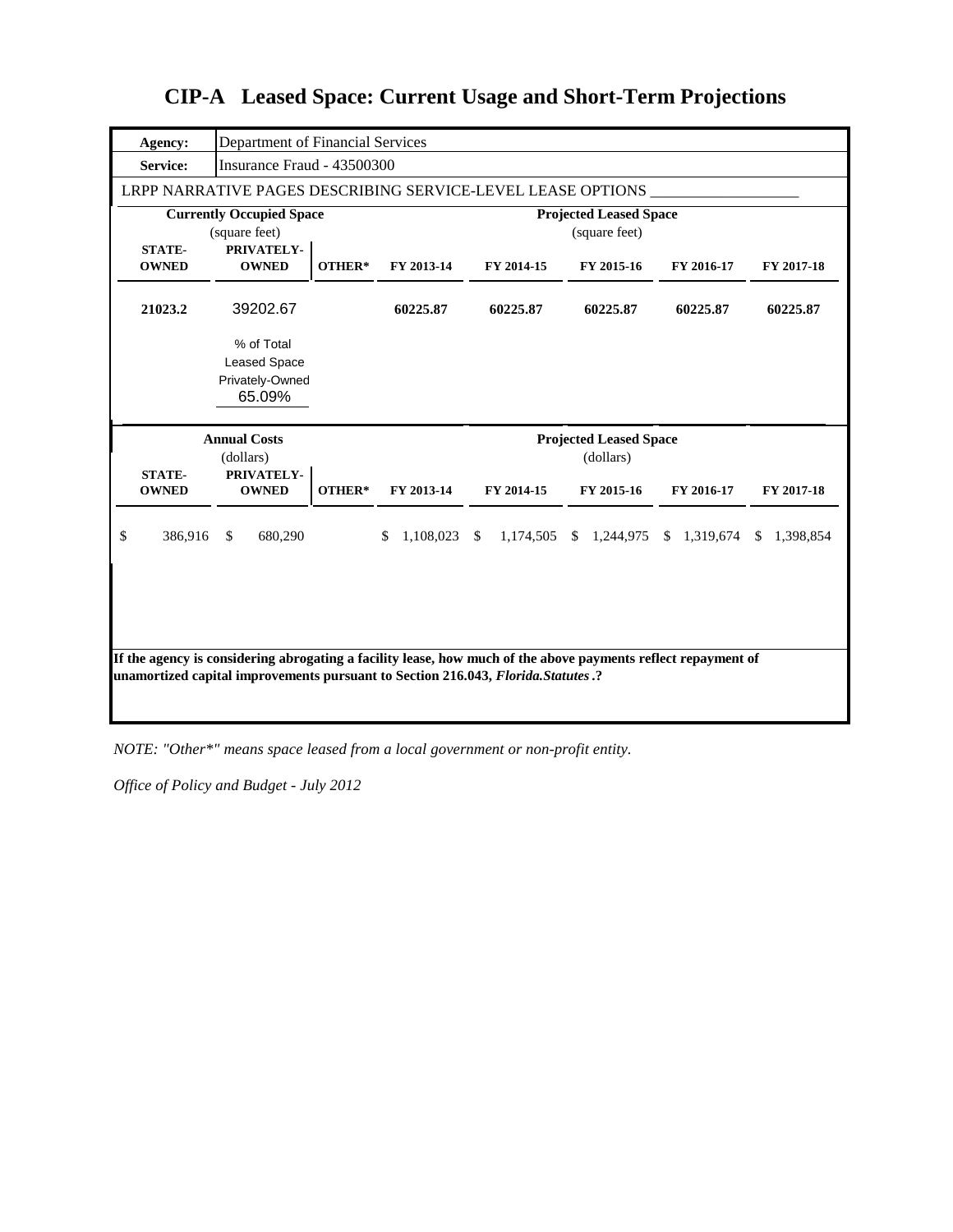| Agency:                                                                                                       | Department of Financial Services                              |        |                            |            |                                                |            |                 |
|---------------------------------------------------------------------------------------------------------------|---------------------------------------------------------------|--------|----------------------------|------------|------------------------------------------------|------------|-----------------|
| Service:                                                                                                      | Consumer Assistance - 43500400                                |        |                            |            |                                                |            |                 |
|                                                                                                               | LRPP NARRATIVE PAGES DESCRIBING SERVICE-LEVEL LEASE OPTIONS   |        |                            |            |                                                |            |                 |
|                                                                                                               | <b>Currently Occupied Space</b><br>(square feet)              |        |                            |            | <b>Projected Leased Space</b><br>(square feet) |            |                 |
| <b>STATE-</b><br><b>OWNED</b>                                                                                 | PRIVATELY-<br><b>OWNED</b>                                    | OTHER* | FY 2013-14                 | FY 2014-15 | FY 2015-16                                     | FY 2016-17 | FY 2017-18      |
| 29521.187                                                                                                     | 2628                                                          |        | 32149.187                  | 32149.187  | 32149.187                                      | 32149.187  | 32149.187       |
|                                                                                                               | % of Total<br><b>Leased Space</b><br>Privately-Owned<br>8.17% |        |                            |            |                                                |            |                 |
|                                                                                                               |                                                               |        |                            |            |                                                |            |                 |
|                                                                                                               | <b>Annual Costs</b>                                           |        |                            |            | <b>Projected Leased Space</b>                  |            |                 |
| <b>STATE-</b><br><b>OWNED</b>                                                                                 | (dollars)<br>PRIVATELY-<br><b>OWNED</b>                       | OTHER* | FY 2013-14                 | FY 2014-15 | (dollars)<br>FY 2015-16                        | FY 2016-17 | FY 2017-18      |
| \$<br>507,174                                                                                                 | 31,799<br>\$                                                  |        | $\mathbb{S}$<br>540.881 \$ | 573,334 \$ | 607,734 \$                                     | 644,198    | - \$<br>682,849 |
| If the agency is considering abrogating a facility lease, how much of the above payments reflect repayment of |                                                               |        |                            |            |                                                |            |                 |

*NOTE: "Other\*" means space leased from a local government or non-profit entity.*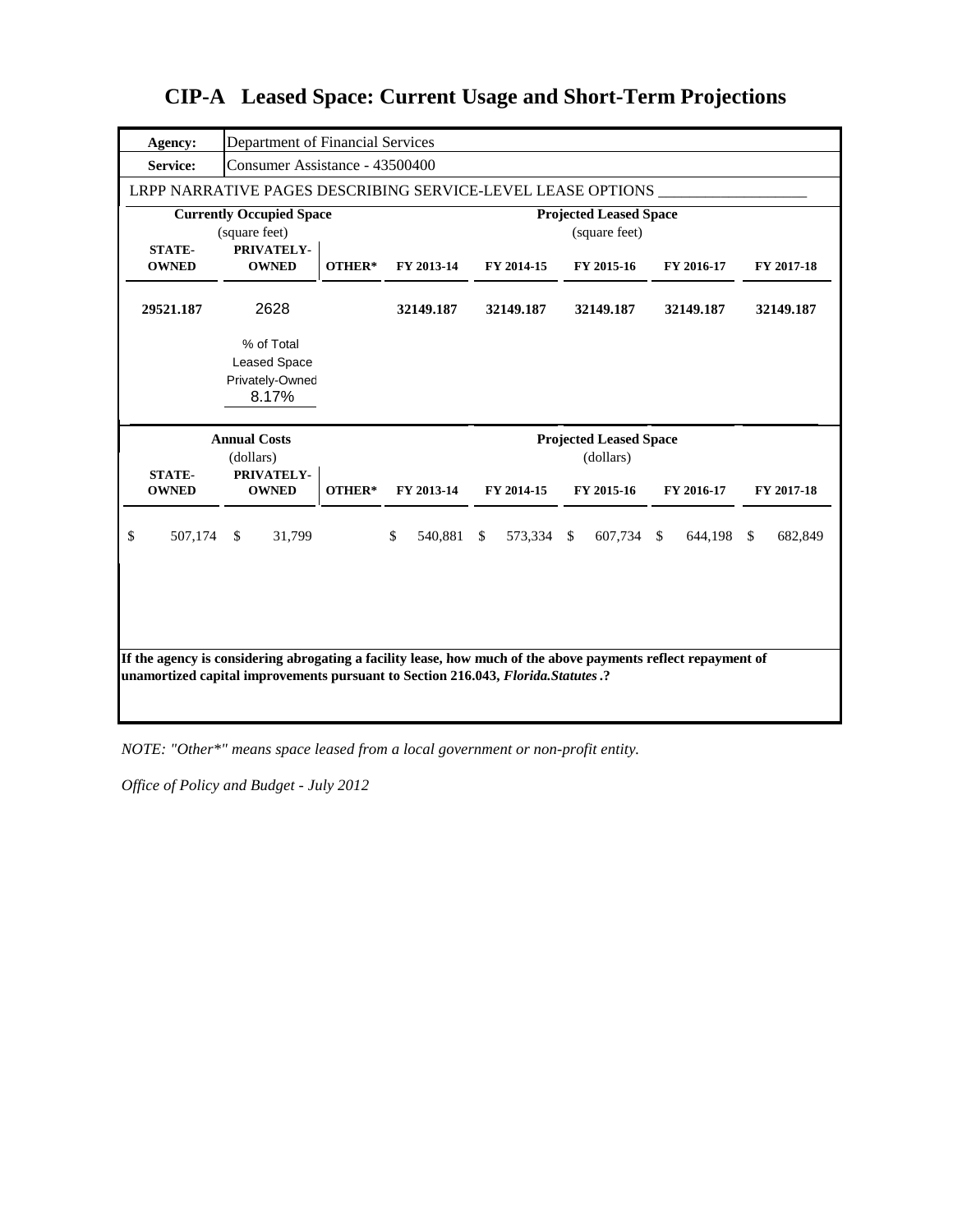| Agency:                       | Department of Financial Services                               |        |                 |            |                                                |            |            |
|-------------------------------|----------------------------------------------------------------|--------|-----------------|------------|------------------------------------------------|------------|------------|
| Service:                      | Funeral and Cemetary Services - 43500500                       |        |                 |            |                                                |            |            |
|                               | LRPP NARRATIVE PAGES DESCRIBING SERVICE-LEVEL LEASE OPTIONS    |        |                 |            |                                                |            |            |
| <b>STATE-</b>                 | <b>Currently Occupied Space</b><br>(square feet)<br>PRIVATELY- |        |                 |            | <b>Projected Leased Space</b><br>(square feet) |            |            |
| <b>OWNED</b>                  | <b>OWNED</b>                                                   | OTHER* | FY 2013-14      | FY 2014-15 | FY 2015-16                                     | FY 2016-17 | FY 2017-18 |
| 4164                          | 1019                                                           |        | 5183            | 5183       | 5183                                           | 5183       | 5183       |
|                               | % of Total<br><b>Leased Space</b><br>Privately-Owned<br>19.66% |        |                 |            |                                                |            |            |
|                               |                                                                |        |                 |            |                                                |            |            |
|                               | <b>Annual Costs</b>                                            |        |                 |            | <b>Projected Leased Space</b>                  |            |            |
| <b>STATE-</b><br><b>OWNED</b> | (dollars)<br>PRIVATELY-<br><b>OWNED</b>                        | OTHER* | FY 2013-14      | FY 2014-15 | (dollars)<br>FY 2015-16                        | FY 2016-17 | FY 2017-18 |
| \$<br>79,731                  | 12,330<br>\$                                                   |        | \$<br>92,800 \$ | 98,368 \$  | $104,270$ \$                                   | 110,527 \$ | 117,158    |
|                               |                                                                |        |                 |            |                                                |            |            |

*NOTE: "Other\*" means space leased from a local government or non-profit entity.*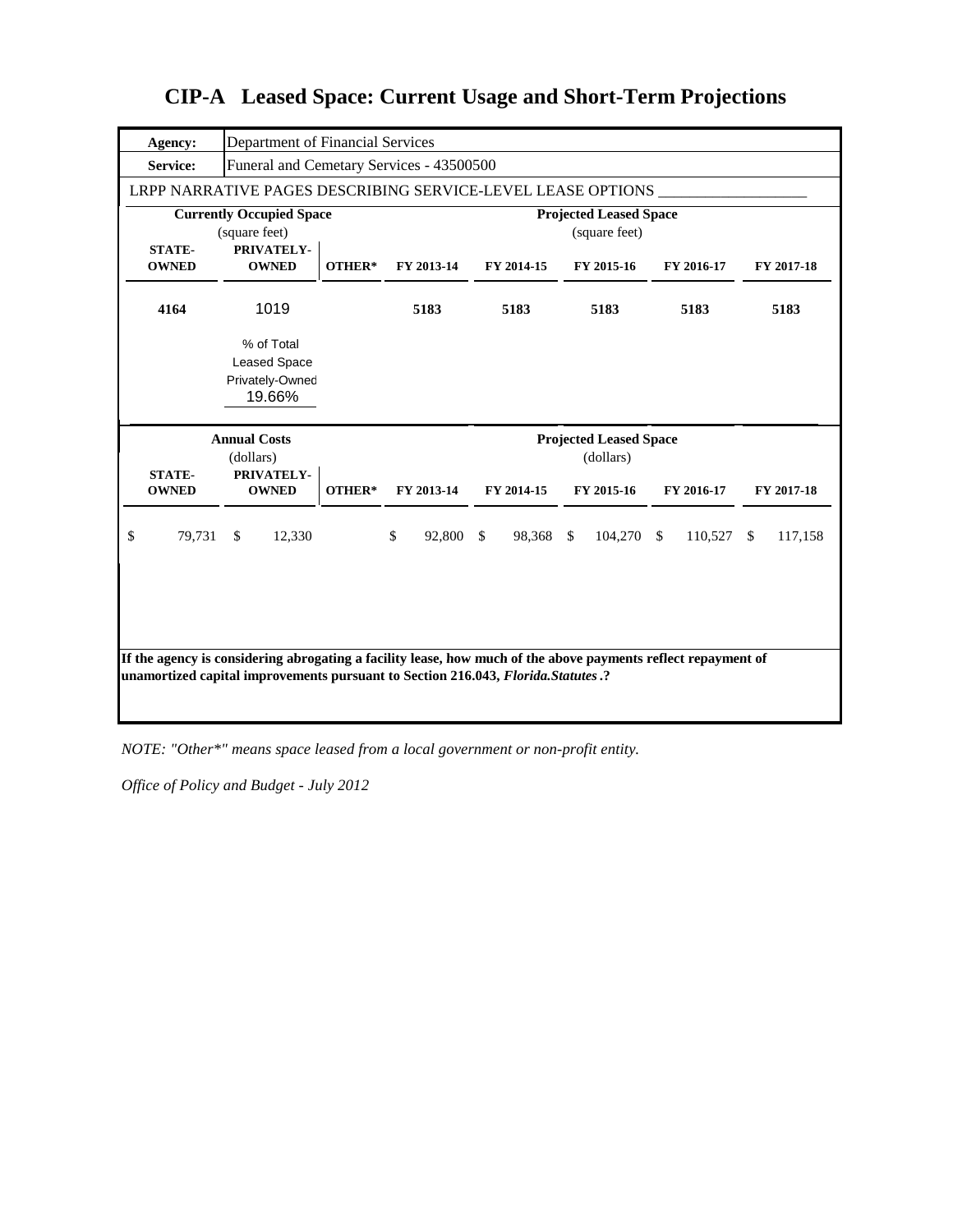| Agency:                       | Department of Financial Services                               |        |                  |            |                                                |                            |            |
|-------------------------------|----------------------------------------------------------------|--------|------------------|------------|------------------------------------------------|----------------------------|------------|
| Service:                      | Public Assistance Fraud - 43500700                             |        |                  |            |                                                |                            |            |
|                               | LRPP NARRATIVE PAGES DESCRIBING SERVICE-LEVEL LEASE OPTIONS    |        |                  |            |                                                |                            |            |
| <b>STATE-</b>                 | <b>Currently Occupied Space</b><br>(square feet)<br>PRIVATELY- |        |                  |            | <b>Projected Leased Space</b><br>(square feet) |                            |            |
| <b>OWNED</b>                  | <b>OWNED</b>                                                   | OTHER* | FY 2013-14       | FY 2014-15 | FY 2015-16                                     | FY 2016-17                 | FY 2017-18 |
| 5297.997                      | 8585                                                           |        | 13882.997        | 13882.997  | 13882.997                                      | 13882.997                  | 13882.997  |
|                               | % of Total<br><b>Leased Space</b><br>Privately-Owned<br>61.84% |        |                  |            |                                                |                            |            |
|                               |                                                                |        |                  |            |                                                |                            |            |
|                               | <b>Annual Costs</b>                                            |        |                  |            | <b>Projected Leased Space</b>                  |                            |            |
|                               | (dollars)                                                      |        |                  |            | (dollars)                                      |                            |            |
| <b>STATE-</b><br><b>OWNED</b> | PRIVATELY-<br><b>OWNED</b>                                     | OTHER* | FY 2013-14       | FY 2014-15 | FY 2015-16                                     | FY 2016-17                 | FY 2017-18 |
| \$<br>101,158                 | 153,356<br><sup>\$</sup>                                       |        | 263,716 \$<br>\$ | 279.539 \$ | 296,311                                        | $\mathbf{s}$<br>314,090 \$ | 332,935    |
|                               |                                                                |        |                  |            |                                                |                            |            |

**CIP-A Leased Space: Current Usage and Short-Term Projections**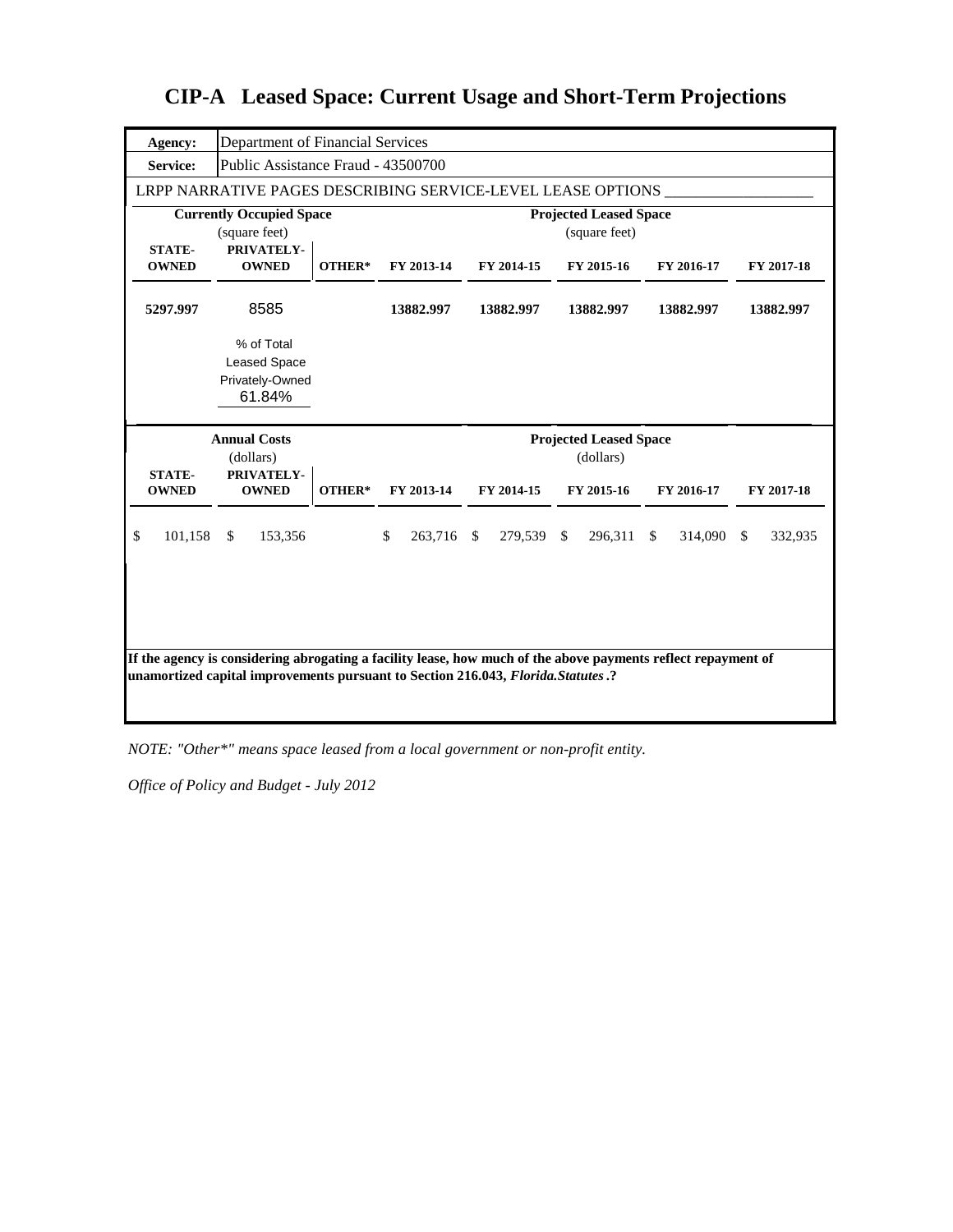| Agency:                       | Department of Financial Services                               |        |            |                                                     |                                                |            |                           |
|-------------------------------|----------------------------------------------------------------|--------|------------|-----------------------------------------------------|------------------------------------------------|------------|---------------------------|
| Service:                      | Workers Compensation - 43600100                                |        |            |                                                     |                                                |            |                           |
|                               | LRPP NARRATIVE PAGES DESCRIBING SERVICE-LEVEL LEASE OPTIONS    |        |            |                                                     |                                                |            |                           |
|                               | <b>Currently Occupied Space</b><br>(square feet)               |        |            |                                                     | <b>Projected Leased Space</b><br>(square feet) |            |                           |
| <b>STATE-</b><br><b>OWNED</b> | PRIVATELY-<br><b>OWNED</b>                                     | OTHER* | FY 2013-14 | FY 2014-15                                          | FY 2015-16                                     | FY 2016-17 | FY 2017-18                |
| 20846                         | 96268.51                                                       |        | 117114.51  | 117114.51                                           | 117114.51                                      | 117114.51  | 117114.51                 |
|                               | % of Total<br><b>Leased Space</b><br>Privately-Owned<br>82.20% |        |            |                                                     |                                                |            |                           |
|                               |                                                                |        |            |                                                     |                                                |            |                           |
|                               | <b>Annual Costs</b>                                            |        |            |                                                     | <b>Projected Leased Space</b>                  |            |                           |
| <b>STATE-</b><br><b>OWNED</b> | (dollars)<br>PRIVATELY-<br><b>OWNED</b>                        | OTHER* | FY 2013-14 | FY 2014-15                                          | (dollars)<br>FY 2015-16                        | FY 2016-17 | FY 2017-18                |
| \$<br>357,603                 | 1,911,544<br><sup>\$</sup>                                     |        |            | \$ 2,383,840 \$ 2,526,870 \$ 2,678,483 \$ 2,839,192 |                                                |            | $\mathbb{S}$<br>3,009,543 |

*NOTE: "Other\*" means space leased from a local government or non-profit entity.*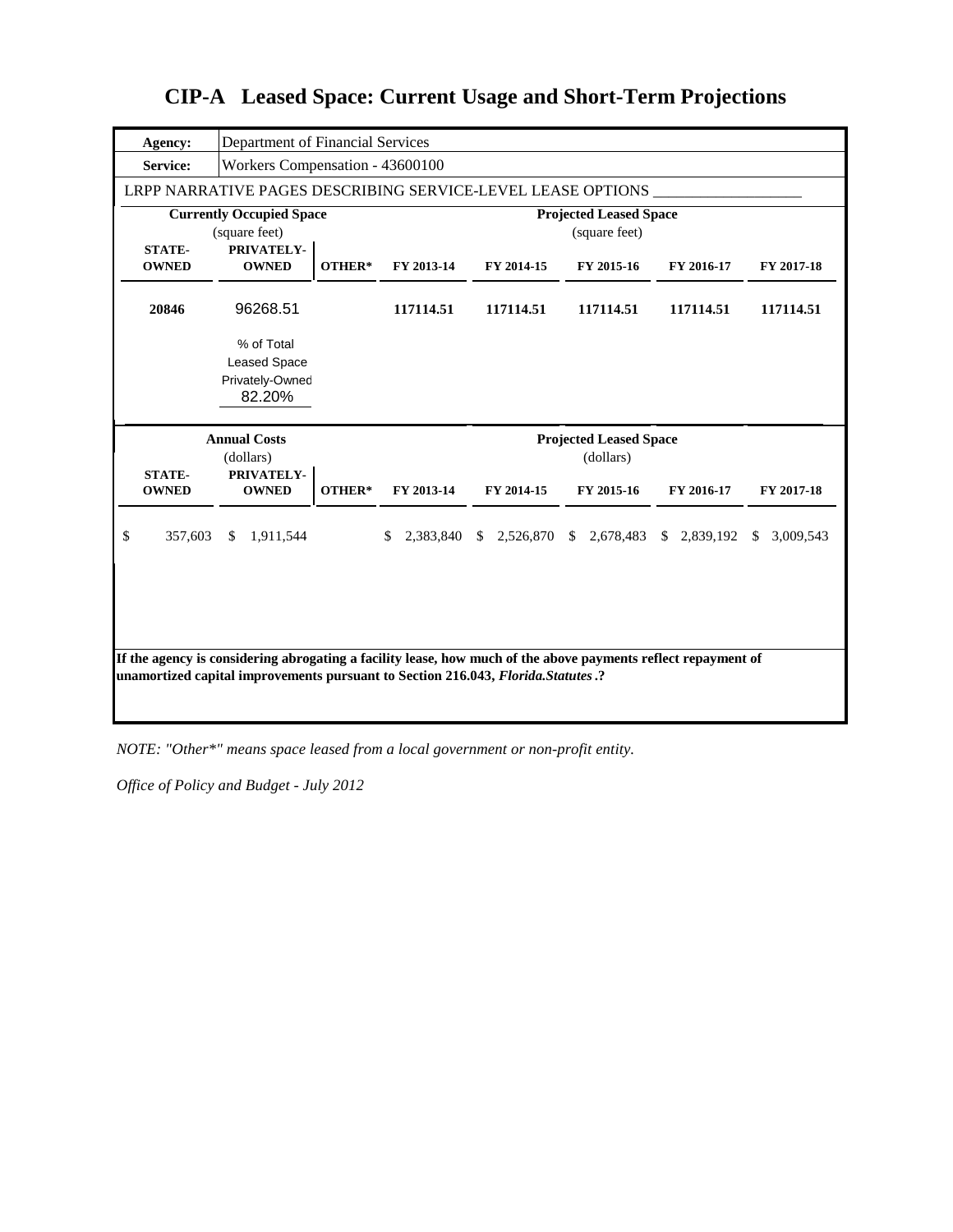| Agency:                       | Department of Financial Services                                                                                                                                                                    |        |            |                                                               |                                                |            |            |
|-------------------------------|-----------------------------------------------------------------------------------------------------------------------------------------------------------------------------------------------------|--------|------------|---------------------------------------------------------------|------------------------------------------------|------------|------------|
| Service:                      | Office of Insurance Regulation - 43900110                                                                                                                                                           |        |            |                                                               |                                                |            |            |
|                               | LRPP NARRATIVE PAGES DESCRIBING SERVICE-LEVEL LEASE OPTIONS                                                                                                                                         |        |            |                                                               |                                                |            |            |
|                               | <b>Currently Occupied Space</b><br>(square feet)                                                                                                                                                    |        |            |                                                               | <b>Projected Leased Space</b><br>(square feet) |            |            |
| <b>STATE-</b><br><b>OWNED</b> | PRIVATELY-<br><b>OWNED</b>                                                                                                                                                                          | OTHER* | FY 2013-14 | FY 2014-15                                                    | FY 2015-16                                     | FY 2016-17 | FY 2017-18 |
| 63133                         | $\Omega$                                                                                                                                                                                            |        | 63133      | 63133                                                         | 63133                                          | 63133      | 63133      |
|                               | % of Total<br><b>Leased Space</b><br>Privately-Owned<br>0.00%                                                                                                                                       |        |            |                                                               |                                                |            |            |
|                               |                                                                                                                                                                                                     |        |            |                                                               |                                                |            |            |
|                               | <b>Annual Costs</b>                                                                                                                                                                                 |        |            |                                                               | <b>Projected Leased Space</b>                  |            |            |
| <b>STATE-</b>                 | (dollars)                                                                                                                                                                                           |        |            |                                                               | (dollars)                                      |            |            |
| <b>OWNED</b>                  | PRIVATELY-<br><b>OWNED</b>                                                                                                                                                                          | OTHER* | FY 2013-14 | FY 2014-15                                                    | FY 2015-16                                     | FY 2016-17 | FY 2017-18 |
| \$<br>1,084,625               | -\$                                                                                                                                                                                                 |        | \$         | 1,084,625 \$ 1,149,702 \$ 1,218,685 \$ 1,291,806 \$ 1,369,314 |                                                |            |            |
|                               |                                                                                                                                                                                                     |        |            |                                                               |                                                |            |            |
|                               |                                                                                                                                                                                                     |        |            |                                                               |                                                |            |            |
|                               | If the agency is considering abrogating a facility lease, how much of the above payments reflect repayment of<br>unamortized capital improvements pursuant to Section 216.043, Florida. Statutes .? |        |            |                                                               |                                                |            |            |

*NOTE: "Other\*" means space leased from a local government or non-profit entity.*